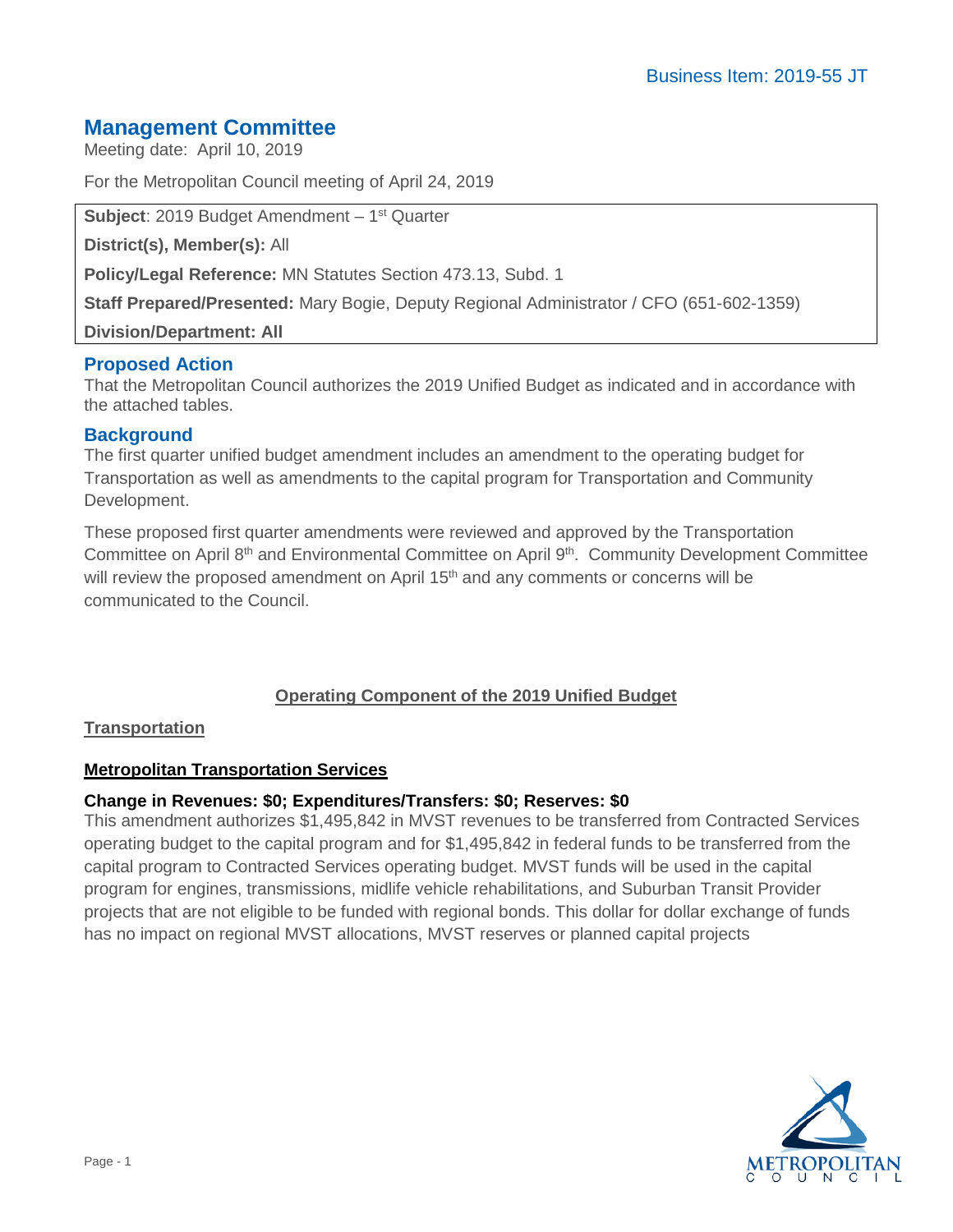## **Capital Component of the 2019 Unified Budget**

#### **Community Development**

Change in Authorized Capital Program (ACP) (\$12,725,697) Additions: \$1,518,000 Reductions: (\$14,243,697) Change in Capital Improvement Plan (CIP): \$0 Change in Capital Program (ACP+CIP): (\$12,725,697) Change in 2019 Capital Budget: \$1,518,000

This amendment removes \$14.2 million in completed projects and authorizes \$1.5 million in new projects for the Minneapolis Park & Rec Board and the Three Rivers Park District shifting unallocated state funding to Regional funding.

#### **Transportation**

Change in Authorized Capital Program (ACP): \$8,511,583

Additions: \$23,943,113

Reductions: (\$15,431,530)

Change in Capital Improvement Plan (CIP): (\$25,209,529)

Reductions: (\$25,209,529)

Change in Capital Program (ACP+CIP): (\$16,697,946)

Change in 2019 Capital Budget: \$8,160,653

This amendment removes estimated \$15.4 million in completed projects and moves estimated \$24 million in projects from the CIP to the ACP where federal, state, local and regional funding have been secured.

#### **Rationale**

The proposed amendment programs use available federal, state, other, and regional funds to the Unified Budget to allow the Council to carry out its work plan and its long-term capital program.

#### **Thrive Lens Analysis**

- $\triangleright$  The Transportation Division amendments support the Stewardship and Prosperity outcomes by demonstrating a commitment to asset preservation, assessing future needs and through strategic investment in regional infrastructure
- $\triangleright$  The Community Development Division Livable Communities amendments support the Equity outcome by investing in a mix of housing affordability and producing or preserving more affordable housing along transit corridors.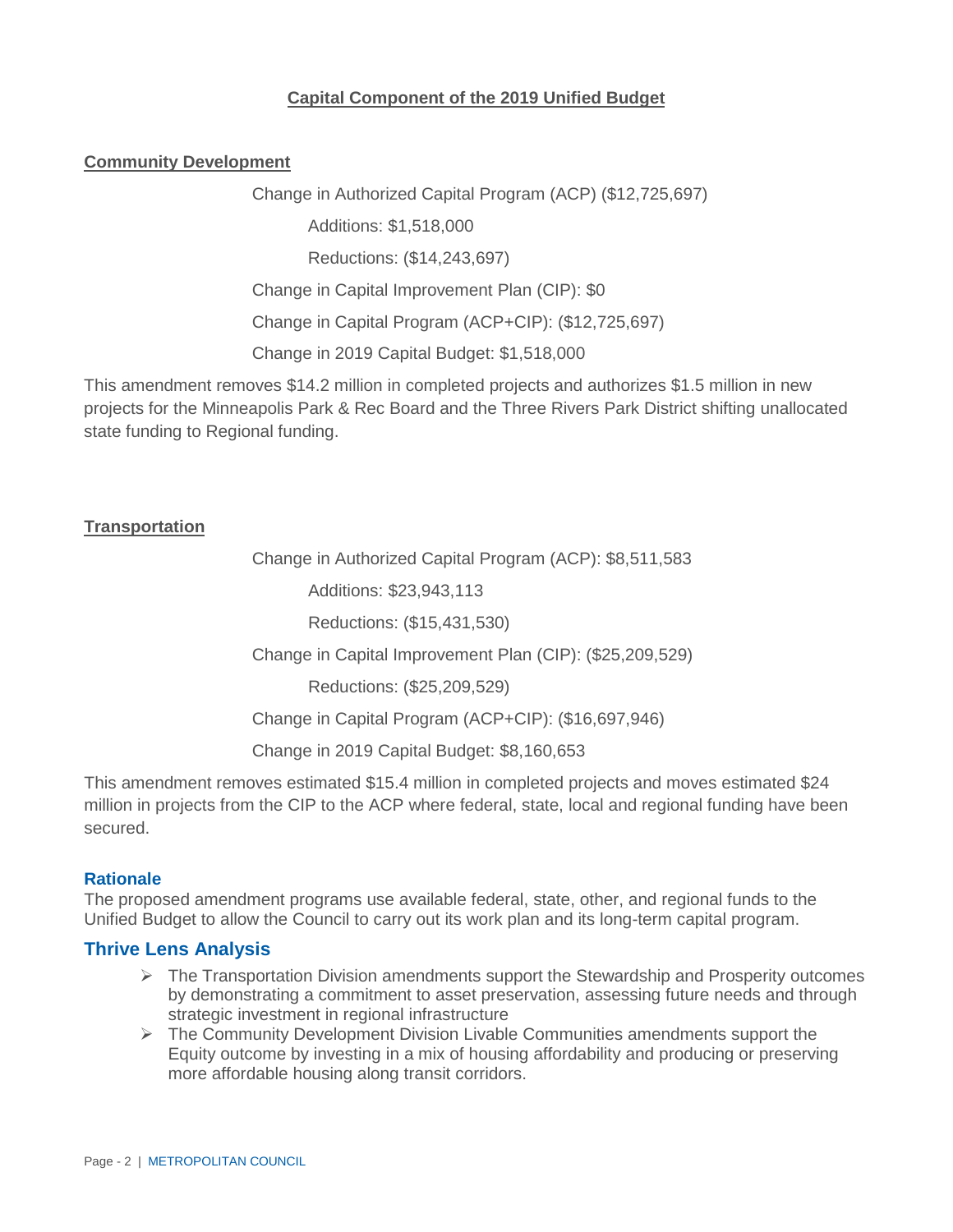$\triangleright$  The Community Development Division Parks amendments address the Livability outcome by providing access to natural resources for healthy exercise.

## **Funding**

Funding for the capital program amendments come from new federal, local funding and from available uncommitted regional bond authorizations.

The following table summarizes the regional transit bonding authority committed to authorized projects. The remaining authority will be committed to planned projects in future amendments.

#### **Fiscal Impact**

The capital budget has no impact on regional taxpayers.

## **Known Support / Opposition**

None

## **Attachments**

Table 2: 2019 Summary Budget – Amended April 24, 2019

Table 3: 2019 Operations Budget – Amended April 24, 2019

Table C-1: 2019 Transportation Budget – Amended April 24, 2019

Table 9: 2019 Transportation Capital Program – Amended April 24, 2019

Table 11: 2019 Community Development Parks and Open Space – Amended April 24, 2019

Transportation Committee Business Item – April 8, 2019

Community Development Committee Business Item – April 15, 2019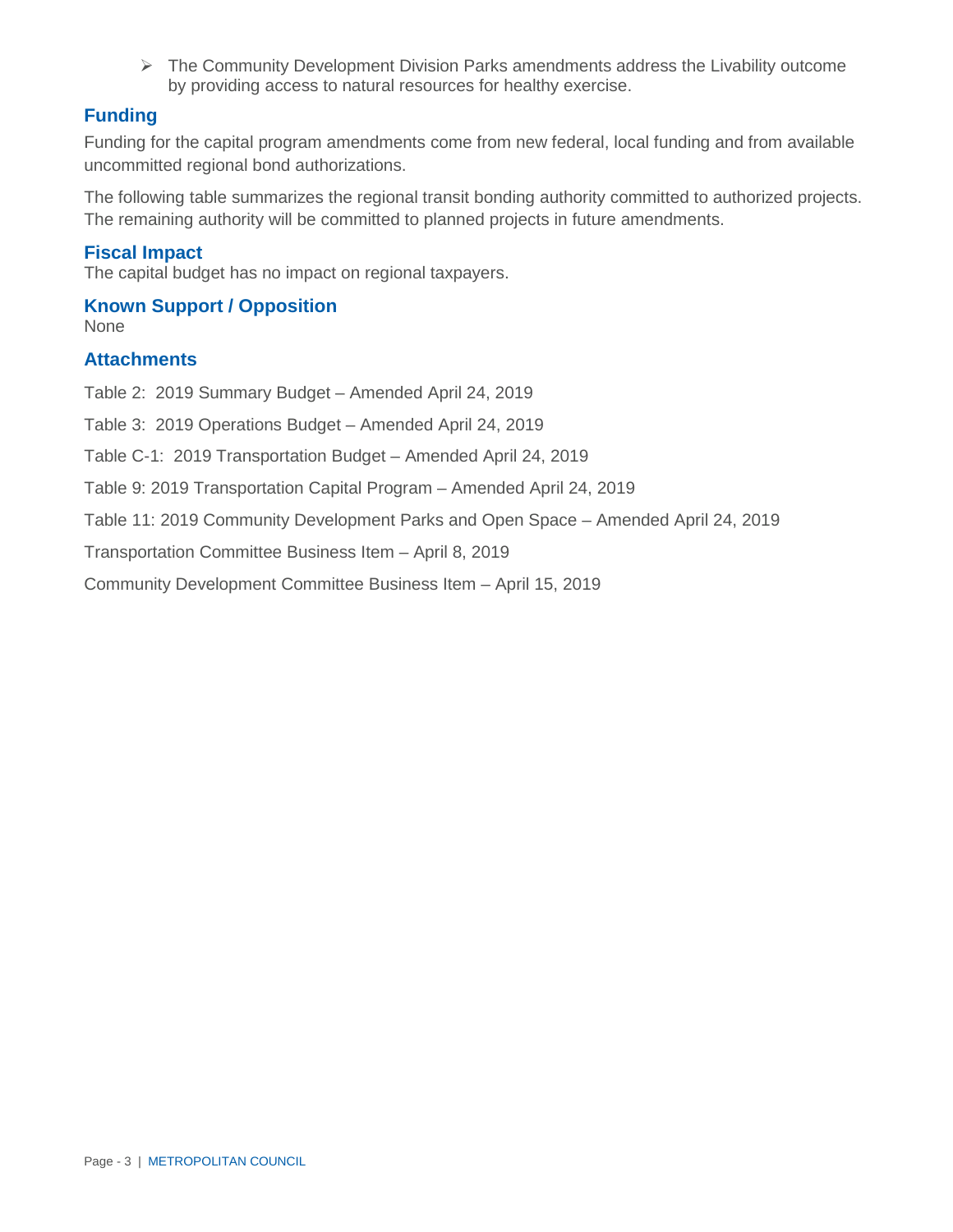

## **METROPOLITAN COUNCIL SUMMARY BUDGET OPERATIONS, PASSTHROUGH AND DEBT SERVICE**

**FY19**

|                                              | <b>Council</b>    | Passthrough<br>Grants & | <b>Debt Service</b> | <b>Other Post</b><br><b>Employement</b><br><b>Benefits</b> |              |
|----------------------------------------------|-------------------|-------------------------|---------------------|------------------------------------------------------------|--------------|
|                                              | <b>Operations</b> | Loans                   | <b>Funds</b>        | (OPEB)                                                     | <b>Total</b> |
| <u>Revenues</u>                              |                   |                         |                     |                                                            |              |
| Property Tax                                 | 15,329            | 17,032                  | 54,638              |                                                            | 86,999       |
| <b>Federal Revenues</b>                      | 47,332            | 61,220                  |                     |                                                            | 108,552      |
| <b>State Revenues</b>                        | 354,230           | 54,703                  |                     |                                                            | 408,933      |
| <b>Local Revenues</b>                        | 37,006            |                         |                     |                                                            | 37,006       |
| Municipal Wastewater Charges                 | 137,586           |                         | 89,855              |                                                            | 227,441      |
| Industrial Wastewater Charges                | 13,142            |                         | 815                 |                                                            | 13,957       |
| Passenger Fares, Contract & Special Events   | 115,382           |                         |                     |                                                            | 115,382      |
| <b>Investment Earnings</b>                   | 2,927             | 775                     | 276                 | 19,176                                                     | 23,154       |
| <b>Other Revenues</b>                        | 9,905             |                         | 4,000               |                                                            | 13,905       |
| <b>Total Revenues</b>                        | 732,839           | 133,730                 | 149,584             | 19,176                                                     | 1,035,329    |
| <b>Other Sources</b>                         |                   |                         |                     |                                                            |              |
| <b>MVST Transfers In</b>                     | 21,228            |                         |                     |                                                            | 21,228       |
| <b>SAC Transfers In</b>                      |                   |                         | 44,330              |                                                            | 44,330       |
| <b>Total Other Sources</b>                   | 21,228            |                         | 44,330              |                                                            | 65,558       |
| <b>Total Revenues and Other Sources</b>      | 754,067           | 133,730                 | 193,914             | 19,176                                                     | 1,100,887    |
| <b>Expenses</b>                              |                   |                         |                     |                                                            |              |
| Salaries & Benefits                          | 461,570           |                         |                     |                                                            | 461,570      |
| <b>OPEB Benefit Payments</b>                 |                   |                         |                     | 14,267                                                     | 14,267       |
| <b>Consulting &amp; Contractual Services</b> | 68,091            |                         |                     |                                                            | 68,091       |
| Materials & Supplies                         | 39,074            |                         |                     |                                                            | 39,074       |
| Fuel                                         | 25,676            |                         |                     |                                                            | 25,676       |
| Chemicals                                    | 8,671             |                         |                     |                                                            | 8,671        |
| Rent & Utilities                             | 34,040            |                         |                     |                                                            | 34,040       |
| Printing                                     | 611               |                         |                     |                                                            | 611          |
| Travel                                       | 1,854             |                         |                     |                                                            |              |
|                                              |                   |                         |                     |                                                            | 1,854        |
| Insurance                                    | 7,912             |                         |                     |                                                            | 7,912        |
| <b>Transit Programs</b>                      | 92,424            |                         |                     |                                                            | 92,424       |
| <b>Operating Capital</b>                     | 3,256             |                         |                     |                                                            | 3,256        |
| <b>Governmental Grants</b>                   | 4,923             |                         |                     |                                                            | 4,923        |
| <b>Other Expenses</b>                        | 13,879            |                         |                     |                                                            | 13,879       |
| Passthrough Grants & Loans                   |                   | 139,391                 |                     |                                                            | 139,391      |
| Debt Service Obligations                     |                   |                         | 185,202             |                                                            | 185,202      |
| <b>Total Expenses</b>                        | 761,981           | 139,391                 | 185,202             | 14,267                                                     | 1,100,841    |
| <b>Other Uses</b>                            |                   |                         |                     |                                                            |              |
| Net Interbudget Transfers                    | 3,000             | (3,000)                 |                     |                                                            |              |
| <b>Transfer to Capital</b>                   | 13,771            |                         |                     |                                                            | 13,771       |
| <b>Total Other Uses</b>                      | 16,771            | (3,000)                 | $\blacksquare$      | ÷.                                                         | 13,771       |
| <b>Total Expenses and Other Uses</b>         | 778,752           | 136,391                 | 185,202             | 14,267                                                     | 1,114,612    |
| <b>Change in Fund Balance</b>                | (24, 685)         | (2,661)                 | 8,712               | 4,909                                                      | (13, 725)    |

Carry Forward Amendment changes

1st Quarter Amendment changes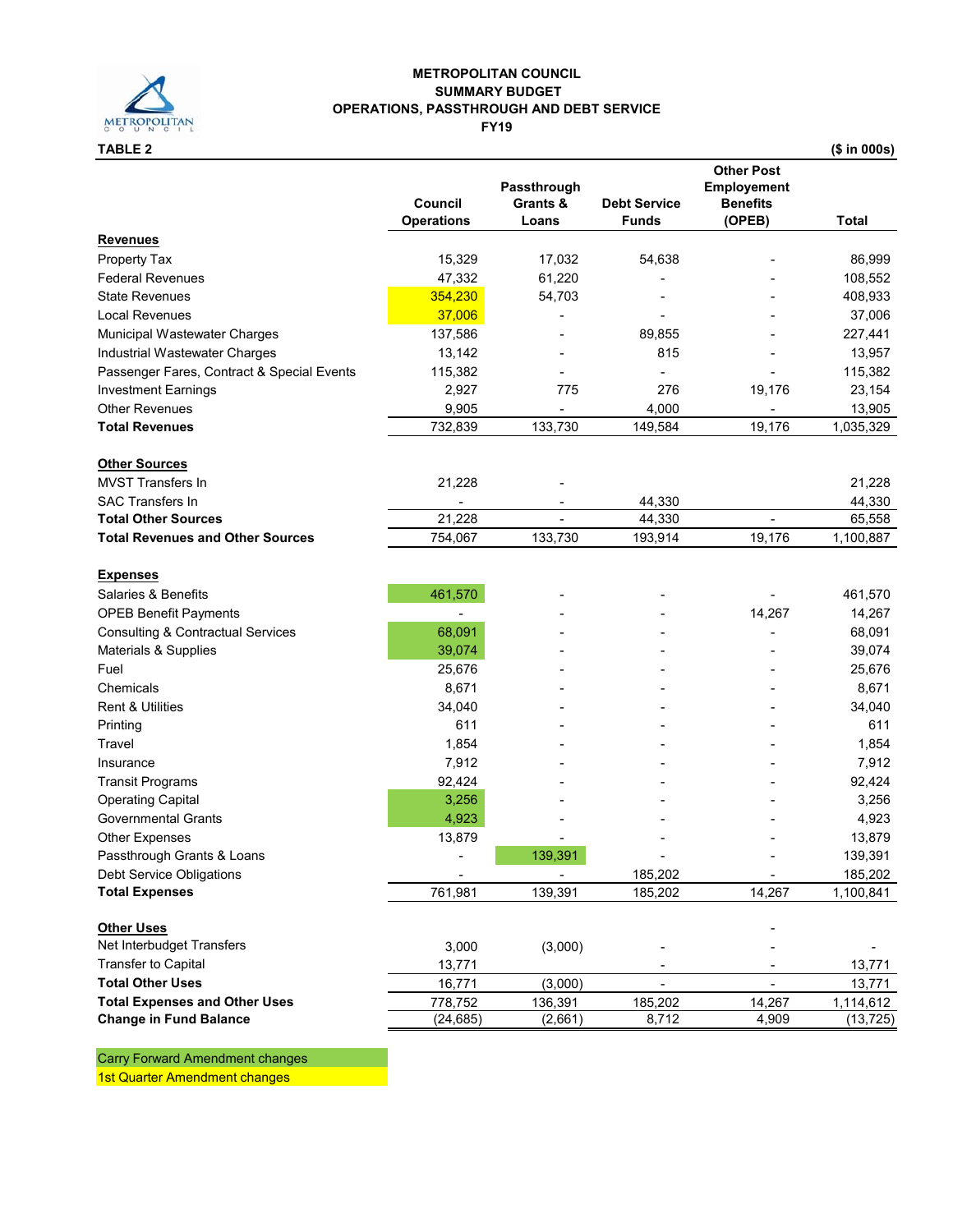

#### **Table 3**

#### **SUMMARY BUDGET OPERATIONS BY FUNDFY19**

| (\$ in 000's) |
|---------------|

|                                                      |                  |                     |                              |                     |                           |                   |           |                                             |                 | Transportation   |                      |                  |                  |                         |                  |
|------------------------------------------------------|------------------|---------------------|------------------------------|---------------------|---------------------------|-------------------|-----------|---------------------------------------------|-----------------|------------------|----------------------|------------------|------------------|-------------------------|------------------|
|                                                      |                  | <b>General Fund</b> |                              |                     |                           |                   |           | <b>Metropolitan Transportation Services</b> |                 |                  | <b>Metro Transit</b> |                  |                  |                         |                  |
|                                                      |                  |                     |                              |                     |                           |                   |           |                                             |                 |                  |                      |                  | Metro            |                         |                  |
|                                                      | Regional         | Community           | General<br><b>Fund Total</b> | HRA&<br><b>FAHP</b> | Environmental<br>Services | Metro<br>Mobility | Services  | Contracted Transportation<br>Planning       | <b>MTS Tota</b> | <b>Bus</b>       | Light Rail           | Commuter<br>Rail | Transit<br>Total | Transportation<br>Total | Memo Total       |
|                                                      | Administration   | Development         |                              |                     |                           |                   |           |                                             |                 |                  |                      |                  |                  |                         |                  |
| Revenues:<br>17 Property Tax                         | 2,571            | 12,758              | 15,329                       |                     |                           |                   |           |                                             |                 |                  |                      |                  |                  |                         | 15,329           |
| 18 Federal Revenues                                  |                  |                     |                              | 5.065               |                           |                   | 2,850     | 6.050                                       | 8.900           | 31.901           | 1,012                | 454              | 33.367           | 42.267                  | 47,332           |
| 19 State Revenues                                    |                  |                     |                              | 148                 | 1,766                     | 64,717            | 23,523    | 4,041                                       | 92,281          | 227,132          | 25,589               | 7,314            | 260,035          | 352,316                 | 354,230          |
| 20 Local Revenues                                    |                  |                     |                              |                     |                           |                   |           | 109                                         | 109             |                  | 26,565               | 10,332           | 36,897           | 37,006                  | 37,006           |
| 21 Municipal Wastewater Charges                      |                  |                     |                              |                     | 137,586                   |                   |           |                                             |                 |                  |                      |                  |                  |                         | 137,586          |
| 22 Industrial Wastewater Charges                     |                  |                     |                              |                     | 13,142                    |                   |           |                                             |                 |                  | $\overline{a}$       |                  |                  |                         | 13,142           |
| 23 Passenger Fares                                   |                  |                     |                              |                     |                           | 8.770             | 2,477     |                                             | 11,247          | 73,655           | 26,050               | 2,580            | 102,285          | 113,532                 | 113,532          |
| 24 Contract & Special Event Revenues                 |                  |                     |                              |                     |                           |                   |           |                                             |                 | 1,400            | 450                  |                  | 1,850            | 1,850                   | 1,850            |
| 25 Investment Earnings<br>26 Other Revenues          | 550<br>308       |                     | 550<br>308                   | 50<br>2,260         | 900<br>626                |                   |           |                                             |                 | 750<br>5,148     | 677<br>1,563         |                  | 1,427<br>6,711   | 1,427<br>6,711          | 2,927<br>9,905   |
|                                                      |                  |                     |                              |                     |                           |                   |           |                                             |                 |                  |                      |                  |                  |                         |                  |
| 27 Total Revenues                                    | 3,429            | 12,758              | 16,187                       | 7,523               | 154,020                   | 73,487            | 28,850    | 10,200                                      | 112,537         | 339,986          | 81,906               | 20,680           | 442,572          | 555,109                 | 732,839          |
|                                                      |                  |                     |                              |                     |                           |                   |           |                                             |                 |                  |                      |                  |                  |                         |                  |
| Expenses:                                            |                  |                     |                              |                     |                           |                   |           |                                             |                 |                  |                      |                  |                  |                         |                  |
| 44 Salaries & Benefits                               | 41,371           | 5,649               | 47.020                       | 4.417               | 66.965                    | 2.114             | 842       | 3.391                                       | 6.347           | 289.260          | 42.226               | 5,335            | 336.821          | 343.168                 | 461,570          |
| 45 Consulting & Contractual Services                 | 18.619           | 896                 | 19.515                       | 1.687               | 17.426                    | 926               | 719       | 4,406                                       | 6.051           | 9.841            | 5.871                | 7,700            | 23.412           | 29.463                  | 68,091           |
| 46 Material & Supplies<br>47 Fuel                    | 458              | 6                   | 464                          | 40                  | 9,038<br>258              | 412<br>9,569      | 93<br>221 | 15<br>$\overline{\phantom{a}}$              | 520<br>9,790    | 22,123<br>14,440 | 5,570<br>14          | 1,319<br>1,174   | 29,012<br>15,628 | 29,532<br>25,418        | 39,074<br>25,676 |
| 48 Chemicals                                         |                  |                     |                              |                     | 8,671                     |                   |           |                                             |                 |                  |                      |                  |                  |                         | 8,671            |
| 49 Rent & Utilities                                  | 5,041            | 183                 | 5,224                        | 147                 | 16,558                    | 210               | 142       | 381                                         | 733             | 3,809            | 6,829                | 740              | 11,378           | 12,111                  | 34,040           |
| 50 Printing                                          | 63               | 30                  | 93                           | $\overline{7}$      | 39                        | 36                | 13        | 21                                          | 70              | 402              |                      |                  | 402              | 472                     | 611              |
| 51 Travel                                            | 553              | 94                  | 647                          | 40                  | 526                       | 30                | 9         | 45                                          | 84              | 492              | 38                   | 27               | 557              | 641                     | 1,854            |
| 52 Insurance                                         | 48               |                     | 48                           | 100                 | 1,150                     |                   |           |                                             |                 | 2,767            | 1,436                | 2,411            | 6,614            | 6,614                   | 7,912            |
| 53 Transit Programs                                  |                  |                     |                              |                     |                           | 66,634            | 25,790    |                                             | 92,424          |                  |                      |                  |                  | 92,424                  | 92,424           |
| 54 Operating Capital                                 | 507              | 75                  | 582                          | 43                  | 2,425                     | 130               | 39        | 37                                          | 206             |                  |                      |                  |                  | 206                     | 3,256            |
| 55 Governmental Grants<br>56 Other Expenses          | 540              | 1.400<br>301        | 1.400<br>841                 | 691                 | 576<br>7,261              | 82                | 210<br>66 | 106<br>72                                   | 316<br>220      | 2.631<br>4.128   | 656                  | 82               | 2.631<br>4.866   | 2.947<br>5.086          | 4.923<br>13,879  |
|                                                      |                  |                     |                              |                     |                           |                   |           |                                             |                 |                  |                      |                  |                  |                         |                  |
| 57 Total Expenses                                    | 67,200           | 8,634               | 75,834                       | 7,172               | 130,893                   | 80,143            | 28,144    | 8,474                                       | 116,761         | 349,893          | 62,640               | 18,788           | 431,321          | 548,082                 | 761,981          |
| Other Sources and (Uses):                            |                  |                     |                              |                     |                           |                   |           |                                             |                 |                  |                      |                  |                  |                         |                  |
| 68 Interdivisional Cost Allocation                   | 65,712           | (2, 414)            | 63,298                       | (1,420)             | (16, 695)                 | (2, 176)          | (706)     | (1,726)                                     | (4,608)         | (35, 701)        | (4, 397)             | (477)            | (40, 575)        | (45, 183)               |                  |
| 69 Modal Allocation                                  |                  |                     |                              |                     |                           |                   |           |                                             |                 | 11,792           | (10, 625)            | (1, 167)         |                  |                         |                  |
| 70 A-87 Allocation                                   |                  |                     |                              |                     |                           |                   |           |                                             |                 | 4,725            | (4, 393)             | (332)            |                  |                         |                  |
| 71 MVST Transfers In                                 |                  |                     |                              |                     |                           |                   |           |                                             |                 | 21,228           |                      |                  | 21,228           | 21,228                  | 21,228           |
| 72 Transfer To Passthrough                           |                  | (3,000)             | (3,000)                      |                     |                           |                   |           |                                             |                 |                  |                      |                  |                  |                         | (3,000)          |
| 73 Transfer To Capital<br>76 Net Operating Transfers | (2,771)<br>(700) | (1,250)             | (2,771)<br>(1,950)           | 1,250               | (11,000)<br>700           | $\overline{a}$    |           |                                             |                 |                  |                      |                  |                  |                         | (13, 771)        |
| 77 Net Other Sources and (Uses)                      | 62.241           | (6,664)             | 55,577                       | (170)               | (26, 995)                 | (2, 176)          | (706)     | (1,726)                                     | (4,608)         | 2.044            | (19, 415)            | (1,976)          | (19, 347)        | (23, 955)               | 4,457            |
|                                                      |                  |                     |                              |                     |                           |                   |           |                                             |                 |                  |                      |                  |                  |                         |                  |
| 79 Change in Fund Balance                            | (1,530)          | (2,540)             | (4,070)                      | 181                 | (3,868)                   | (8, 832)          |           |                                             | (8, 832)        | (7, 863)         | (149)                | (84)             | (8,096)          | (16.928)                | (24, 685)        |
|                                                      |                  |                     |                              |                     |                           |                   |           |                                             |                 |                  |                      |                  |                  |                         |                  |

Carry Forward Amendment changes

**1st Quarter Amendment changes American Strategy**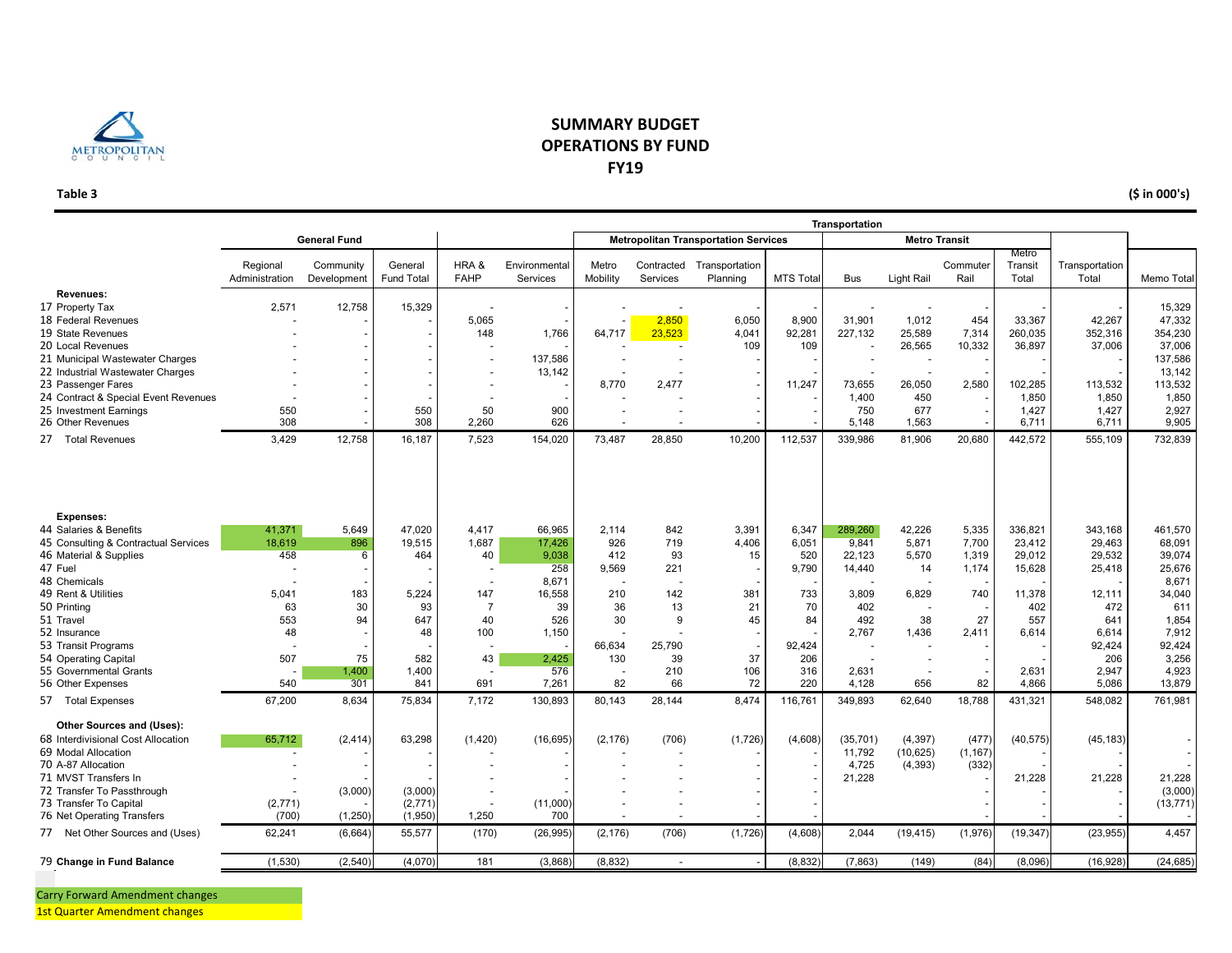

#### **METROPOLITAN COUNCIL**

**Transportation Summary Budget FY19**

| <b>TABLE C-1</b>                  | <b>Metro Mobility</b>    | <b>Transit Link</b> | <b>Contracted Fixed</b><br>Route | Transportation<br>Planning | <b>Total Metropolitan</b><br>Transportation<br>Services | Bus                      | <b>Light Rail</b>        | <b>Commuter Rail</b>     | Bus, Light Rail &<br><b>Commuter Rail</b><br>Capital | <b>Total Metro</b><br>Transit | <b>Total Operating</b> | <b>Debt Service</b> | Suburban Transit Highway Right of<br><b>Providers</b><br>Passthrough | Wav<br>Passthrough | <b>Memo Total</b> |
|-----------------------------------|--------------------------|---------------------|----------------------------------|----------------------------|---------------------------------------------------------|--------------------------|--------------------------|--------------------------|------------------------------------------------------|-------------------------------|------------------------|---------------------|----------------------------------------------------------------------|--------------------|-------------------|
| Revenues:                         |                          |                     |                                  |                            |                                                         |                          |                          |                          |                                                      |                               |                        |                     |                                                                      |                    |                   |
| Motor Vehicle Sales Tax           |                          | 6,216               | 17,307                           | 4,041                      | 27,564                                                  | 215,457                  | $\sim$                   |                          |                                                      | 215,457                       | 243,021                |                     | 35,024                                                               |                    | 278,045           |
| <b>State Appropriations</b>       | 64,717                   |                     |                                  |                            | 64,717                                                  | 11,675                   | 25,589                   | 7,314                    |                                                      | 44,578                        | 109,295                |                     | 525                                                                  |                    | 109,820           |
| Other State Revenues              |                          |                     |                                  |                            |                                                         | - 2                      |                          | - 2                      |                                                      |                               |                        |                     |                                                                      |                    |                   |
| <b>Total State Revenues</b>       | 64,717                   | 6,216               | 17,307                           | 4,041                      | 92,281                                                  | 227,132                  | 25,589                   | 7,314                    |                                                      | 260,035                       | 352,316                | $\sim$              | 35.549                                                               |                    | 387,865           |
| Other Revenues:                   |                          |                     |                                  |                            |                                                         |                          |                          |                          |                                                      |                               |                        |                     |                                                                      |                    |                   |
| Net Property Tax                  |                          |                     |                                  |                            |                                                         |                          | $\overline{\phantom{a}}$ | $\overline{\phantom{a}}$ |                                                      |                               |                        | 53,315              |                                                                      |                    | 53,315            |
| <b>Federal Revenues</b>           | $\overline{\phantom{a}}$ | 1,264               | 1,586                            | 6,050                      | 8,900                                                   | 7,937                    | . .                      | $\overline{\phantom{a}}$ | 25,430                                               | 33,367                        | 42,267                 |                     | 220                                                                  |                    | 42,487            |
| <b>Local Revenues</b>             |                          |                     |                                  | 109                        | 109                                                     | $\overline{\phantom{a}}$ | 25,815                   | 10,182                   | 900                                                  | 36,897                        | 37,006                 |                     |                                                                      |                    | 37,006            |
| Passenger Fares                   | 8,770                    | 590                 | 1,887                            |                            | 11,247                                                  | 73,655                   | 26,050                   | 2,580                    |                                                      | 102,285                       | 113,532                |                     |                                                                      |                    | 113,532           |
| Contract & Special Event Revenues |                          |                     |                                  |                            |                                                         | 1,400                    | 450                      |                          |                                                      | 1,850                         | 1,850                  |                     |                                                                      |                    | 1,850             |
| <b>Investment Earnings</b>        |                          |                     |                                  |                            |                                                         | 750                      | 677                      | $\sim$                   |                                                      | 1,427                         | 1,427                  | 180                 |                                                                      |                    | 1,607             |
| Other Revenues                    |                          |                     |                                  |                            |                                                         | 5.148                    | 1,563                    |                          |                                                      | 6,711                         | 6,711                  |                     |                                                                      |                    | 6,711             |
| <b>Total Other Revenues</b>       | 8,770                    | 1,854               | 3,473                            | 6,159                      | 20,256                                                  | 88,890                   | 54,555                   | 12,762                   | 26,330                                               | 182,537                       | 202,793                | 53,495              | 220                                                                  |                    | 256,508           |
| <b>Total Revenues</b>             | 73,487                   | 8,070               | 20,780                           | 10,200                     | 112,537                                                 | 316,022                  | 80,144                   | 20,076                   | 26,330                                               | 442,572                       | 555,109                | 53,495              | 35,769                                                               |                    | 644,373           |
| Expenses:                         |                          |                     |                                  |                            |                                                         |                          |                          |                          |                                                      |                               |                        |                     |                                                                      |                    |                   |
| Salaries & Benefits               | 2,114                    | 233                 | 609                              | 3,391                      | 6,347                                                   | 268,537                  | 41,343                   | 4,935                    | 22,006                                               | 336,821                       | 343,168                |                     |                                                                      |                    | 343,168           |
| Consulting & Contractual Services | 926                      | 121                 | 598                              | 4,406                      | 6,051                                                   | 9,841                    | 5,121                    | 7,550                    | 900                                                  | 23,412                        | 29,463                 |                     |                                                                      |                    | 29,463            |
| Materials & Supplies              | 412                      | 41                  | 52                               | 15                         | 520                                                     | 22,122                   | 5,570                    | 1,320                    |                                                      | 29,012                        | 29,532                 |                     |                                                                      |                    | 29,532            |
| Fuel                              | 9,569                    | 74                  | 147                              |                            | 9,790                                                   | 14,440                   | 14                       | 1,174                    |                                                      | 15,628                        | 25,418                 |                     |                                                                      |                    | 25,418            |
| Rent & Utilities                  | 210                      | 22                  | 120                              | 381                        | 733                                                     | 3,809                    | 6,829                    | 740                      |                                                      | 11,378                        | 12,111                 |                     |                                                                      |                    | 12,111            |
| Printing                          | 36                       | 5                   | 8                                | 21                         | 70                                                      | 402                      |                          |                          |                                                      | 402                           | 472                    |                     |                                                                      |                    | 472               |
| Travel                            | 30                       | $\overline{2}$      | $\overline{7}$                   | 45                         | 84                                                      | 492                      | 38                       | 27                       |                                                      | 557                           | 641                    |                     |                                                                      |                    | 641               |
| Insurance                         |                          |                     |                                  |                            |                                                         | 2,767                    | 1,436                    | 2,411                    |                                                      | 6,614                         | 6,614                  |                     |                                                                      |                    | 6,614             |
| <b>Transit Programs</b>           | 66,634                   | 7,364               | 18,426                           |                            | 92,424                                                  |                          |                          |                          |                                                      |                               | 92,424                 |                     |                                                                      |                    | 92,424            |
| <b>Operating Capital</b>          | 130                      |                     | 39                               | 37                         | 206                                                     | ٠.                       |                          |                          |                                                      |                               | 206                    |                     |                                                                      |                    | 206               |
| Other Expenses                    |                          |                     | 210                              | 106                        | 316                                                     | 2,631                    | ٠.                       |                          |                                                      | 2,63                          | 2,947                  |                     |                                                                      |                    | 2,947             |
| Governmental Grants               | 82                       | 10                  | 56                               | 72                         | 220                                                     | 4,128                    | 656                      | 82                       |                                                      | 4,866                         | 5,086                  |                     |                                                                      |                    | 5,086             |
| Passthrough Grants                |                          |                     |                                  |                            |                                                         |                          |                          |                          |                                                      |                               |                        |                     | 35,769                                                               |                    | 35,769            |
| Debt Service                      |                          |                     |                                  |                            |                                                         |                          |                          |                          |                                                      |                               |                        | 44.287              |                                                                      |                    | 44,287            |
| <b>Total Expenses</b>             | 80,143                   | 7,872               | 20,272                           | 8,474                      | 116,76                                                  | 329,169                  | 61,007                   | 18,239                   | 22,906                                               | 431,32                        | 548,082                | 44,287              | 35,769                                                               |                    | 628,138           |
| Other Sources and (Uses):         |                          |                     |                                  |                            |                                                         |                          |                          |                          |                                                      |                               |                        |                     |                                                                      |                    |                   |
| Interdivisional Cost Allocation   | (2, 176)                 | (198)               | (508)                            | (1,726)                    | (4,608)                                                 | (35,701)                 | (4, 397)                 | (477)                    |                                                      | (40, 575)                     | (45, 183)              |                     |                                                                      |                    | (45, 183)         |
| Modal Allocation                  |                          |                     |                                  |                            |                                                         | 11,792                   | (10, 625)                | (1, 167)                 |                                                      |                               |                        |                     |                                                                      |                    |                   |
| A-87 Allocation                   |                          |                     |                                  |                            |                                                         | 7,965                    | (4, 264)                 | (277)                    | (3, 424)                                             |                               |                        |                     |                                                                      |                    |                   |
| MVST Transfers In                 |                          |                     |                                  |                            |                                                         | 21,228                   |                          |                          |                                                      | 21,228                        | 21,228                 |                     |                                                                      |                    | 21,228            |
| Transfer From Other Funds         |                          |                     |                                  |                            |                                                         |                          |                          |                          |                                                      |                               |                        |                     |                                                                      |                    |                   |
| Transfer To Operating Capital     |                          |                     |                                  |                            |                                                         |                          |                          |                          |                                                      |                               |                        |                     |                                                                      |                    |                   |
| Net Other Sources and (Uses)      | (2, 176)                 | (198)               | (508)                            | (1,726)                    | (4,608)                                                 | 5,284                    | (19, 286)                | (1, 921)                 | (3, 424)                                             | (19,347                       | (23, 955)              |                     |                                                                      |                    | (23, 955)         |
| <b>Changes in Fund Balance</b>    | (8, 832)                 |                     |                                  |                            | (8, 832)                                                | (7, 863)                 | (149)                    | (84)                     |                                                      | (8,096)                       | (16, 928)              | 9,208               |                                                                      |                    | (7, 720)          |
|                                   |                          |                     |                                  |                            |                                                         |                          |                          |                          |                                                      |                               |                        |                     |                                                                      |                    |                   |

Carry Forward Budget Amendment changes 1st Quarter Budget Amendment changes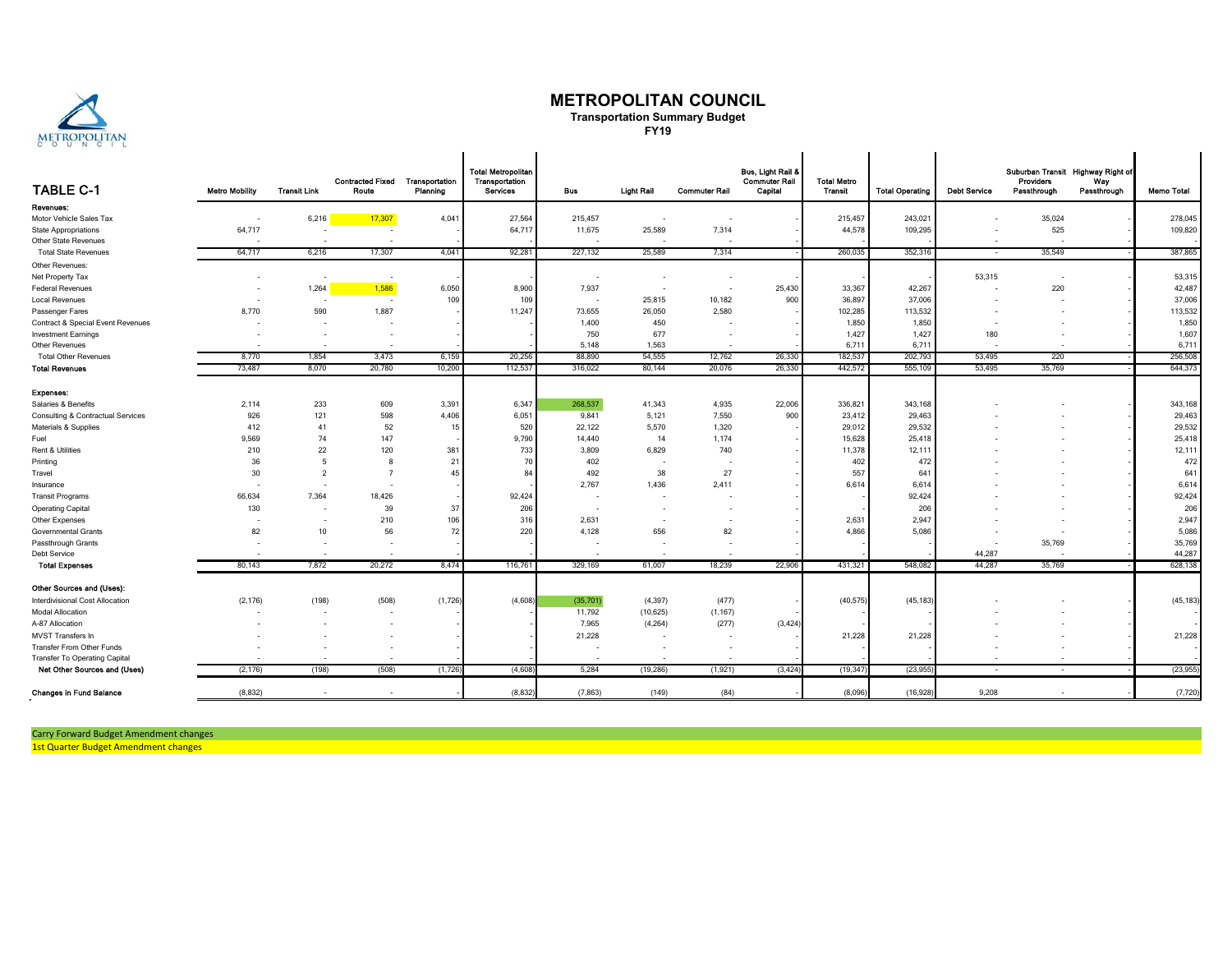|                                               |                 | Authorized Capital Program (ACP) |                 |           | Capital Improvement Plan (CIP) |                |         |         |         |           |                         |  |  |
|-----------------------------------------------|-----------------|----------------------------------|-----------------|-----------|--------------------------------|----------------|---------|---------|---------|-----------|-------------------------|--|--|
|                                               | 2019<br>Current | Changes                          | 2019<br>Amended | 2019      | 2020                           | 2021           | 2022    | 2023    | 2024    | Total     | $ACP + CIP$<br>Combined |  |  |
| <b>METRO TRANSIT</b>                          |                 |                                  |                 |           |                                |                |         |         |         |           |                         |  |  |
| <b>Fleet Modernization</b>                    |                 |                                  |                 |           |                                |                |         |         |         |           |                         |  |  |
| <b>Big Buses</b>                              | 169,607         | $-5,299$                         | 164,308         | 44,790    | 53,692                         | 52,835         | 55,911  | 88,460  | 92,179  | 387,868   | 552,176                 |  |  |
| <b>Bus Tire Leasing</b>                       | 18,417          |                                  | 18,417          | 2,750     | 2,956                          | 3,103          | 3,303   | 3,468   | 3,641   | 19,220    | 37,638                  |  |  |
| <b>Commuter Rail Projects</b>                 | 2,250           |                                  | 2,250           |           |                                |                | 1,250   | 1,250   | 1,250   | 3,750     | 6,000                   |  |  |
| Light Rail Vehicles                           | 25,428          |                                  | 25,428          | 3,065     | 4,721                          | 10,647         | 8,790   | 3,850   | 2,350   | 33,423    | 58,851                  |  |  |
| Non-Revenue Vehicles                          |                 |                                  |                 | 1,076     |                                |                |         |         |         | 1,076     | 1,076                   |  |  |
| <b>TOTAL Fleet Modernization</b>              | 215,702         | $-5,299$                         | 210,404         | 51,681    | 61,369                         | 66,585         | 69,254  | 97,028  | 99,420  | 445,336   | 655,740                 |  |  |
| <b>Support Facilities</b>                     |                 |                                  |                 |           |                                |                |         |         |         |           |                         |  |  |
| Heywood Garage                                | 97,620          | 24,955                           | 122,575         |           |                                |                |         |         |         |           | 122,575                 |  |  |
| <b>Police Facility</b>                        | 27,500          |                                  | 27,500          |           |                                |                |         |         |         |           | 27,500                  |  |  |
| <b>Support Facility</b>                       | 103,528         | -412                             | 103,116         | 13,977    | 17,850                         | 16,461         | 9,100   | 8,650   | 7,114   | 73,152    | 176,268                 |  |  |
| <b>TOTAL Support Facilities</b>               | 228,648         | 24,543                           | 253,191         | 13,977    | 17,850                         | 16,461         | 9,100   | 8,650   | 7,114   | 73,152    | 326,343                 |  |  |
| <b>Customer Facilities</b>                    |                 |                                  |                 |           |                                |                |         |         |         |           |                         |  |  |
|                                               |                 | 990                              |                 |           |                                |                |         |         |         |           |                         |  |  |
| <b>Bus System Customer Facility</b>           | 53,010          |                                  | 54,000          | 6,274     | 4,690                          | 5,940          | 3,265   | 3,015   | 3,365   | 26,549    | 80,549                  |  |  |
| <b>Customer Facilities Rail</b>               | 7,050           |                                  | 7,050           |           |                                |                |         | ÷       |         |           | 7,050                   |  |  |
| Transitways                                   | 350             |                                  | 350             |           |                                |                |         |         | $\sim$  |           | 350                     |  |  |
| <b>TOTAL Customer Facilities</b>              | 60,410          | 990                              | 61,400          | 6,274     | 4,690                          | 5,940          | 3,265   | 3,015   | 3,365   | 26,549    | 87,949                  |  |  |
| <b>Technology Improvements</b>                |                 |                                  |                 |           |                                |                |         |         |         |           |                         |  |  |
| <b>Technology Investments</b>                 | 50,572          | 1,876                            | 52,448          | 7,519     | 8,213                          | 7,513          | 13,305  | 6,393   | 6,190   | 49,132    | 101,580                 |  |  |
| <b>TOTAL Technology Improvements</b>          | 50,572          | 1,876                            | 52,448          | 7,519     | 8,213                          | 7,513          | 13,305  | 6,393   | 6,190   | 49,132    | 101,580                 |  |  |
| <b>Other Capital Equipment</b>                |                 |                                  |                 |           |                                |                |         |         |         |           |                         |  |  |
| <b>Light Rail Vehicles</b>                    |                 |                                  |                 | 486       | 477                            | 242            |         |         |         | 1,204     | 1,204                   |  |  |
| Northstar Commuter Rail                       | 250             |                                  | 250             |           |                                |                |         |         |         |           | 250                     |  |  |
| Other Capital Equipment                       | 55,759          | $-4,574$                         | 51,184          | 4,070     | 4,082                          | 3,835          | 3,300   | 4,310   | 3,500   | 23,097    | 74,281                  |  |  |
| <b>TOTAL Other Capital Equipment</b>          | 56,009          | $-4,574$                         | 51,434          | 4,556     | 4,559                          | 4,077          | 3,300   | 4,310   | 3,500   | 24,301    | 75,736                  |  |  |
| <b>Transitways - Non New Starts</b>           |                 |                                  |                 |           |                                |                |         |         |         |           |                         |  |  |
| Arterial Bus Rapid Transit (ABRT)             | 49,117          | 3,170                            | 52,288          | 11,280    | 26,200                         | 1,000          | 150     | 150     | 150     | 38,930    | 91,217                  |  |  |
| <b>Commuter Rail Projects</b>                 | 1,500           |                                  | 1,500           | 100       | 225                            | 225            | 225     | 225     | 225     | 1,225     | 2,725                   |  |  |
| Highway Bus Rapid Transit (HBRT)              | 175,567         | $\sim$                           | 175,567         | 37,332    |                                |                |         |         |         | 37,332    | 212,900                 |  |  |
| <b>Light Rail Projects</b>                    | 132,835         | -460                             | 132,375         | 4,450     | 6,639                          | 3,038          | 1,540   | 1,142   | 1,143   | 17,952    | 150,327                 |  |  |
| <b>Light Rail Vehicles</b>                    |                 |                                  |                 | 300       | 309                            | 319            | 329     | 340     | 350     | 1,948     | 1,948                   |  |  |
| Metro Blue Line (Hiawatha Corridor)           | 3.050           |                                  | 3,050           | 100       | 100                            | 100            | 100     | 100     | 100     | 600       | 3,650                   |  |  |
| Transitways                                   | 513             | $\sim$                           | 513             |           |                                | $\blacksquare$ |         |         |         |           | 513                     |  |  |
| <b>TOTAL Transitways - Non New Starts</b>     | 362,583         | 2,710                            | 365,293         | 53,562    | 33,473                         | 4,682          | 2,344   | 1,956   | 1,969   | 97,987    | 463,281                 |  |  |
| <b>Federal New Starts Rail Projects</b>       |                 |                                  |                 |           |                                |                |         |         |         |           |                         |  |  |
| Metro Blue Line (Bottineau Boulevard)         | 196,863         | $-750$                           | 196,113         | 1,396,183 |                                |                |         |         |         | 1,396,183 | 1,592,296               |  |  |
| Metro Blue Line (Hiawatha Corridor)           | 565             | $\sim$                           | 565             |           |                                | 3,500          |         |         |         | 3,500     | 4,065                   |  |  |
| Metro Green Line (Central Corridor)           | 41,900          | $\sim$                           | 41,900          |           |                                |                |         |         |         |           | 41,900                  |  |  |
| Metro Green Line (Southwest Corridor)         | 840,252         | $-1,905$                         | 838,347         | 1,162,901 |                                |                |         |         |         | 1,162,901 | 2,001,248               |  |  |
| Northstar Commuter Rail                       | 10,327          | $\sim$                           | 10,327          |           |                                |                |         |         |         |           | 10,327                  |  |  |
| <b>TOTAL Federal New Starts Rail Projects</b> | 1,089,907       | $-2,655$                         | 1,087,252       | 2,559,084 |                                | 3,500          |         |         |         | 2,562,584 | 3,649,836               |  |  |
| <b>Total METRO TRANSIT Capital Program</b>    | 2,063,830       | 17,592                           | 2,081,422       | 2,696,652 | 130,154                        | 108,758        | 100,568 | 121,352 | 121,557 | 3,279,041 | 5,360,464               |  |  |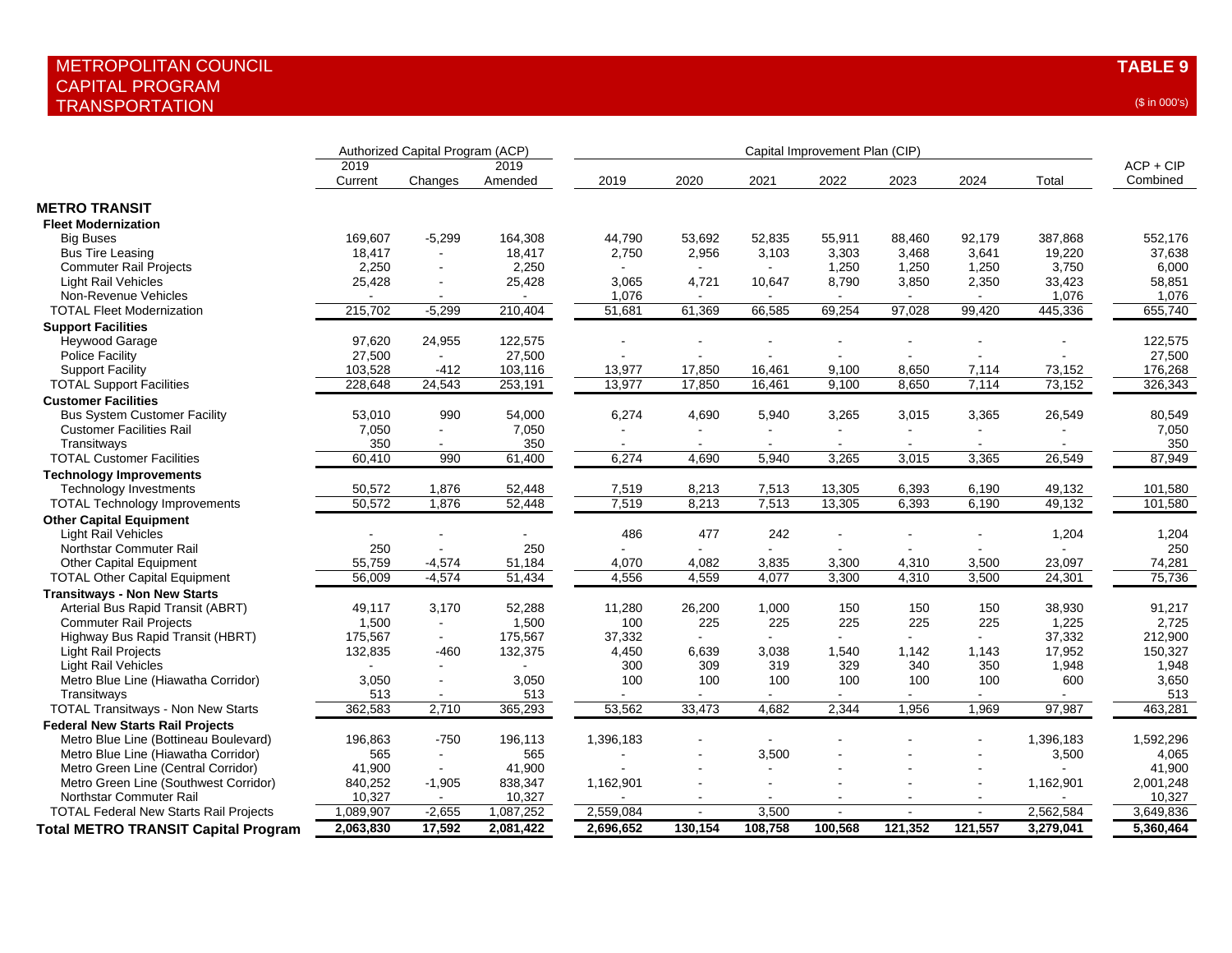|                                                                               |                 | Authorized Capital Program (ACP) |                 |              | Capital Improvement Plan (CIP) |                 |                 |                 |                 |                 |                         |  |  |
|-------------------------------------------------------------------------------|-----------------|----------------------------------|-----------------|--------------|--------------------------------|-----------------|-----------------|-----------------|-----------------|-----------------|-------------------------|--|--|
|                                                                               | 2019<br>Current | Changes                          | 2019<br>Amended | 2019         | 2020                           | 2021            | 2022            | 2023            | 2024            | Total           | $ACP + CIP$<br>Combined |  |  |
| <b>METROPOLITAN TRANSPORTATION SERVICES</b>                                   |                 |                                  |                 |              |                                |                 |                 |                 |                 |                 |                         |  |  |
| <b>Fleet Modernization</b><br><b>Big Buses</b>                                | 75,596          | $-6,512$                         | 69,085          | 13,838       | 35,981                         | 11,617          | 17,403          | 14,532          | 25,843          | 119,214         | 188,299                 |  |  |
| Non-Revenue Vehicles                                                          | 36              |                                  | 36              |              |                                | $\sim$          |                 | $\blacksquare$  | $\sim$          |                 | 36                      |  |  |
| Repairs, Equipment and Technology                                             | 8,850           | $\sim$                           | 8,850           | 1,133        | 3,500                          | 4,331           | 4,500           | 6,200           | 3,000           | 22,664          | 31,514                  |  |  |
| <b>Small Buses</b>                                                            | 43,703          | $-3,931$                         | 39,772          | 1,591        | 10,577                         | 11,110          | 20,400          | 14,868          | 23,749          | 82,294          | 122,066                 |  |  |
| <b>TOTAL Fleet Modernization</b>                                              | 128,186         | $-10,443$                        | 117,743         | 16,562       | 50,058                         | 27,058          | 42,304          | 35,600          | 52,591          | 224,172         | 341,915                 |  |  |
| <b>Customer Facilities</b>                                                    |                 |                                  |                 |              |                                |                 |                 |                 |                 |                 |                         |  |  |
| <b>Bus System Customer Facility</b>                                           |                 |                                  |                 | 1,000        | 1,100                          | 1,000           | 1,000           | 1,000           | 1,000           | 6,100           | 6,100                   |  |  |
| <b>TOTAL Customer Facilities</b>                                              |                 |                                  |                 | 1,000        | 1,100                          | 1,000           | 1,000           | 1,000           | 1.000           | 6,100           | 6,100                   |  |  |
| <b>Technology Improvements</b>                                                |                 |                                  |                 |              |                                |                 |                 |                 |                 |                 |                         |  |  |
| Repairs, Equipment and Technology                                             |                 |                                  |                 | 2,849        | 1,306                          | 1,757           | 2.116           | 1,989           | 2,887           | 12,903          | 12,903                  |  |  |
| <b>Technology Investments</b>                                                 | 11,654          | $-166$                           | 11,488          | 6,905        | 6,955                          | 8,005           | 8,805           | 7,455           | 6,505           | 44,630          | 56,118                  |  |  |
| <b>TOTAL Technology Improvements</b>                                          | 11,654          | $-166$                           | 11,488          | 9,754        | 8,261                          | 9,762           | 10,921          | 9,444           | 9,392           | 57,533          | 69,020                  |  |  |
| <b>Other Regional Providers - Non Fleet</b>                                   |                 |                                  |                 |              |                                |                 |                 |                 |                 |                 |                         |  |  |
| <b>Maple Grove Transit</b>                                                    | 2,086           | $\sim$                           | 2,086           | 333          | 341                            | 348             | 356             | 364             | 372             | 2,113           | 4,199                   |  |  |
| Minnesota Valley Transit Association                                          | 7,494           | $-285$                           | 7,209           | 1,467        | 1,499                          | 1,532           | 1,566           | 1,600           | 1,635           | 9,299           | 16,508                  |  |  |
| <b>Plymouth Transit</b>                                                       | 4,373           | $-115$                           | 4,258           | 297          | 304                            | 311             | 318             | 325             | 332             | 1,886           | 6,144                   |  |  |
| SouthWest Transit                                                             | 781             | $\blacksquare$                   | 781             | 648          | 662<br>280                     | 677             | 692<br>293      | 707             | 722             | 4,108           | 4,889                   |  |  |
| University of Minnesota Transit<br>TOTAL Other Regional Providers - Non Fleet | 850<br>15,584   | $\blacksquare$<br>$-399$         | 850<br>15,184   | 274<br>3,019 | 3,086                          | 286<br>3,154    | 3,223           | 299<br>3,294    | 306<br>3,366    | 1,737<br>19,142 | 2,588<br>34,327         |  |  |
|                                                                               |                 |                                  |                 |              |                                |                 |                 |                 |                 |                 |                         |  |  |
| <b>Transitways - Non New Starts</b><br>Transitways                            | 6,141           | 1,928                            | 8,068           | 7,889        | 75                             | 75              | 75              | 75              | 75              | 8,264           | 16,332                  |  |  |
| <b>TOTAL Transitways - Non New Starts</b>                                     | 6.141           | 1,928                            | 8,068           | 7.889        | $\overline{75}$                | $\overline{75}$ | $\overline{75}$ | $\overline{75}$ | $\overline{75}$ | 8.264           | 16,332                  |  |  |
| <b>Total MTS Capital Program</b>                                              | 161,564         | $-9,080$                         | 152,483         | 38,224       | 62,579                         | 41,048          | 57,523          | 49,413          | 66,424          | 315,211         | 467,695                 |  |  |
|                                                                               |                 |                                  |                 |              |                                |                 |                 |                 |                 |                 |                         |  |  |
| <b>COMBINED</b>                                                               |                 |                                  |                 |              |                                |                 |                 |                 |                 |                 |                         |  |  |
| <b>Fleet Modernization</b>                                                    | 343,888         | $-15,741$                        | 328,147         | 68,243       | 111,426                        | 93,643          | 111,558         | 132,628         | 152,011         | 669,509         | 997,655                 |  |  |
| <b>Support Facilities</b>                                                     | 228,648         | 24,543                           | 253,191         | 13,977       | 17,850                         | 16,461          | 9,100           | 8,650           | 7,114           | 73,152          | 326,343                 |  |  |
| <b>Customer Facilities</b>                                                    | 60,410          | 990                              | 61,400          | 7,274        | 5,790                          | 6,940           | 4,265           | 4,015           | 4,365           | 32,649          | 94,049                  |  |  |
| <b>Technology Improvements</b>                                                | 62,225          | 1,710                            | 63,935          | 17,273       | 16,474                         | 17,274          | 24,226          | 15,837          | 15,581          | 106,665         | 170,600                 |  |  |
| <b>Other Regional Providers - Non Fleet</b>                                   | 15,584          | $-399$                           | 15,184          | 3,019        | 3,086                          | 3,154           | 3,223           | 3,294           | 3,366           | 19,142          | 34,327                  |  |  |
| <b>Other Capital Equipment</b>                                                | 56,009          | $-4,574$                         | 51,434          | 4,556        | 4,559                          | 4,077           | 3,300           | 4,310           | 3,500           | 24,301          | 75,736                  |  |  |
| <b>Transitways - Non New Starts</b>                                           | 368,724         | 4,638                            | 373,362         | 61,451       | 33,548                         | 4,757           | 2,419           | 2,031           | 2,044           | 106,251         | 479,613                 |  |  |
| <b>Federal New Starts Rail Projects</b>                                       | 1,089,907       | $-2,655$                         | 1,087,252       | 2,559,084    | $\blacksquare$                 | 3,500           | $\sim$          | $\blacksquare$  | $\sim$          | 2,562,584       | 3,649,836               |  |  |
| <b>TOTAL TRANSPORTATION</b>                                                   | 2,225,394       | 8,512                            | 2,233,906       | 2,734,877    | 192,733                        | 149,806         | 158.091         | 170,765         | 187,981         | 3,594,253       | 5,828,158               |  |  |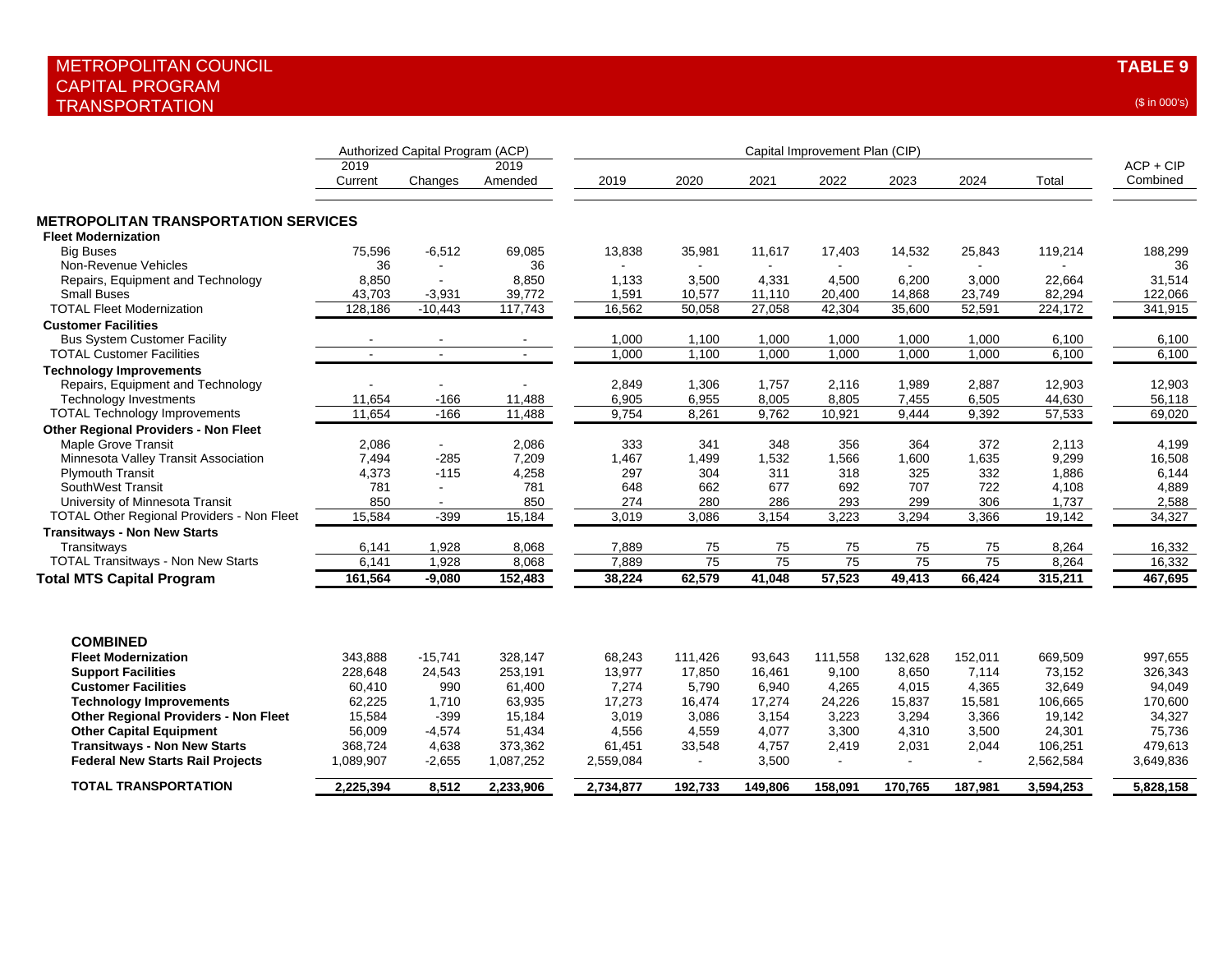|                                                  | Authorized Capital Program (ACP) |                          |                 |        | Capital Improvement Plan (CIP) |        |        |        |        |         |                         |  |
|--------------------------------------------------|----------------------------------|--------------------------|-----------------|--------|--------------------------------|--------|--------|--------|--------|---------|-------------------------|--|
|                                                  | 2019<br>Current                  | Changes                  | 2019<br>Amended | 2019   | 2020                           | 2021   | 2022   | 2023   | 2024   | Total   | $ACP + CIP$<br>Combined |  |
| <b>Regional Park Implementing Agencies</b>       |                                  |                          |                 |        |                                |        |        |        |        |         |                         |  |
| <b>Anoka County Parks</b>                        | 9,308                            | $-1,571$                 | 7,737           | 1,547  | 4,079                          | 1,675  | 4,126  | 1,742  | 4,195  | 17,364  | 25,101                  |  |
| <b>Carver County Parks</b>                       | 1,722                            | $\overline{\phantom{a}}$ | 1,722           | 369    | 1,120                          | 400    | 1,132  | 416    | 1,148  | 4,585   | 6,307                   |  |
| City of Bloomington Parks                        | 1,766                            | $\blacksquare$           | 1,766           | 314    | 978                            | 340    | 988    | 354    | 1,002  | 3,976   | 5,742                   |  |
| City of St Paul Parks and Recreation             | 22,622                           | $-7,545$                 | 15,076          | 2,481  | 6,092                          | 2,685  | 6,167  | 2,794  | 6,278  | 26,497  | 41,573                  |  |
| Dakota County Parks                              | 10,220                           | $-758$                   | 9,462           | 1,325  | 3,964                          | 1,434  | 4,004  | 1,492  | 4,064  | 16,283  | 25,745                  |  |
| Minneapolis Parks and Recreation Board           | 34,397                           | $-3,201$                 | 31,196          | 4,011  | 9,597                          | 4,342  | 9,719  | 4,517  | 9,898  | 42,084  | 73,280                  |  |
| <b>Ramsey County Parks</b>                       | 9,038                            | $-50$                    | 8,988           | 1,396  | 3,590                          | 1,511  | 3,633  | 1,572  | 3,695  | 15,397  | 24,385                  |  |
| <b>Scott County</b>                              | 2,989                            |                          | 2,989           | 623    | 1,514                          | 674    | 1,533  | 701    | 1,560  | 6,605   | 9,594                   |  |
| <b>Three Rivers Park District</b>                | 20,546                           | 1,040                    | 21,586          | 4,056  | 9,775                          | 4,389  | 9,898  | 4,567  | 10,079 | 42,764  | 64,350                  |  |
| <b>Washington County Parks</b>                   | 4,988                            | $\overline{\phantom{a}}$ | 4,988           | 880    | 2,542                          | 952    | 2,569  | 991    | 2,608  | 10,542  | 15,530                  |  |
| <b>Total Regional Park Implementing Agencies</b> | 117,596                          | $-12,085$                | 105,510         | 17,002 | 43,251                         | 18,402 | 43,769 | 19,146 | 44,527 | 186,097 | 291,607                 |  |
| <b>Other Parks Programs</b>                      |                                  |                          |                 |        |                                |        |        |        |        |         |                         |  |
|                                                  | 262                              |                          | 262             |        |                                |        |        |        |        |         | 262                     |  |
| <b>Equity Grant Funds</b>                        |                                  |                          |                 | 300    | 331                            | 375    | 421    | 466    | 523    | 2,416   | 2,416                   |  |
| <b>Land Acquisition Funds</b>                    | 9,577                            | $-323$                   | 9,254           | 5,648  | 3,380                          | 5,908  | 3,477  | 6,045  | 3,617  | 28,075  | 37,329                  |  |
| <b>Other Governmental Units</b>                  | 31,273                           | $-318$                   | 30,955          |        |                                |        |        |        |        |         | 30,955                  |  |
| <b>Total Other Parks Programs</b>                | 41,111                           | $-641$                   | 40,471          | 5,948  | 3,711                          | 6,283  | 3,898  | 6,511  | 4,140  | 30,491  | 70,962                  |  |
| Total CD - Parks and Open Space Capital Program  | 158,707                          | $-12,726$                | 145,981         | 22,950 | 46,962                         | 24,685 | 47,667 | 25,657 | 48,667 | 216,588 | 362,569                 |  |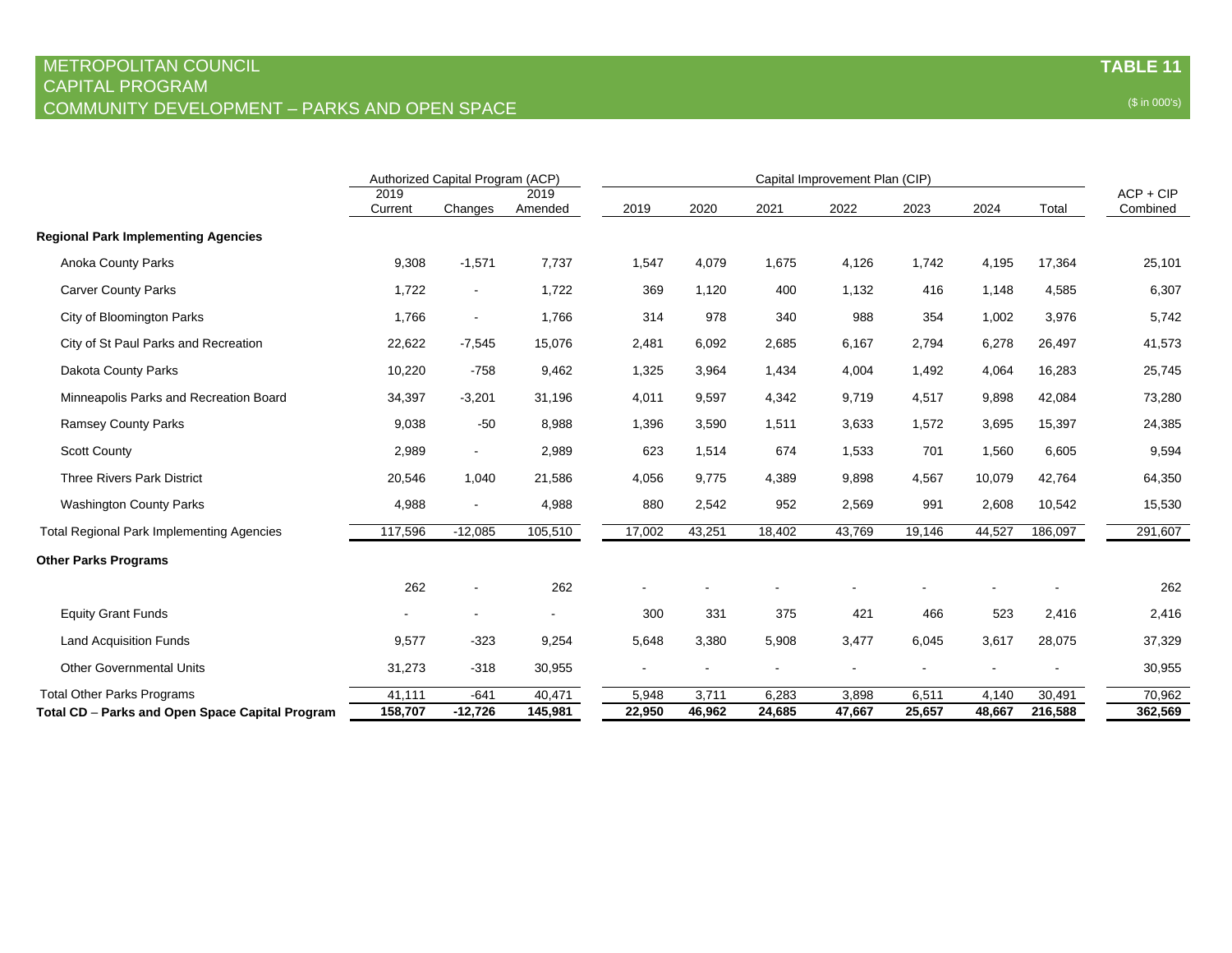# **Transportation Committee**

Meeting date: April 8<sup>th</sup>, 2019

For the Metropolitan Council meeting of April 24<sup>th</sup>, 2019

**Subject**: 2019 Budget Amendment – 1st Quarter

**District(s), Member(s):** All

**Policy/Legal Reference:** 2019 Unified Budget; Mn Statutes Section 473.13, Subd. 1 – Council Budget Requirements

**Staff Prepared/Presented:** Edwin D. Petrie, Director of Finance, Metro Transit 612-349-7624; Heather Aagesen-Huebner, Director of Finance and Administration for Community Development and Metropolitan Transportation Services 651-602-1728; Nick Hendrikson, Budget Manager for Community Development (CD) and Metropolitan Transportation Services (MTS) 651-602-1340.

**Division/Department:** Transportation / Metropolitan Transportation Services

## **Proposed Action**

That the Metropolitan Council authorize the 2019 Unified Budget amendment as indicated, and in accordance with the attached tables.

## **Background**

That the Metropolitan Council amend the 2019 Unified Budget – Capital Program (annual appropriation) and Authorized Capital Program (multi-year authorization) as indicated and in accordance with the Capital Program – Attachment #1 (Program Level).

That the Metropolitan Council amend the 2019 Unified Budget – Operating Budget as indicated and in accordance with the spreadsheet in Operating Budget – Attachment #2.

Capital Program – Attachment #3 (Project Level) is included for reference and informational purposes only.

#### **Capital Program:**

#### **Metro Transit**

#### **Administrative Adjustments:**

#### **Southwest Light Rail Transit Project #61001**

As agreed in the CTIB dissolution, the Southwest Light Rail Transit Project capital grant will be assumed by a Hennepin County annual agreement. This request replaces authorized \$7,424,527 CTIB funds with authorized county funds. This project is identified in the CIP.

#### **Reallocating Existing Funding / Closing Projects:**

#### **Nstar BNSF Track Connection & Additional Yard Track Project #64600 – CLOSE**

This amendment will close this project and reduce (\$8,612) in RTC funding back into the Metro Transit Capital Program to reflect project completion and final project expenditures. This project is identified in the CIP.

#### **CBS Shelter Vehicles Project #66500 – CLOSE**

This amendment will close this project and reduce (\$43,400) in MVST funding back into the Metro Transit Capital Program to reflect project completion and final project expenditures. This project is identified in the CIP.

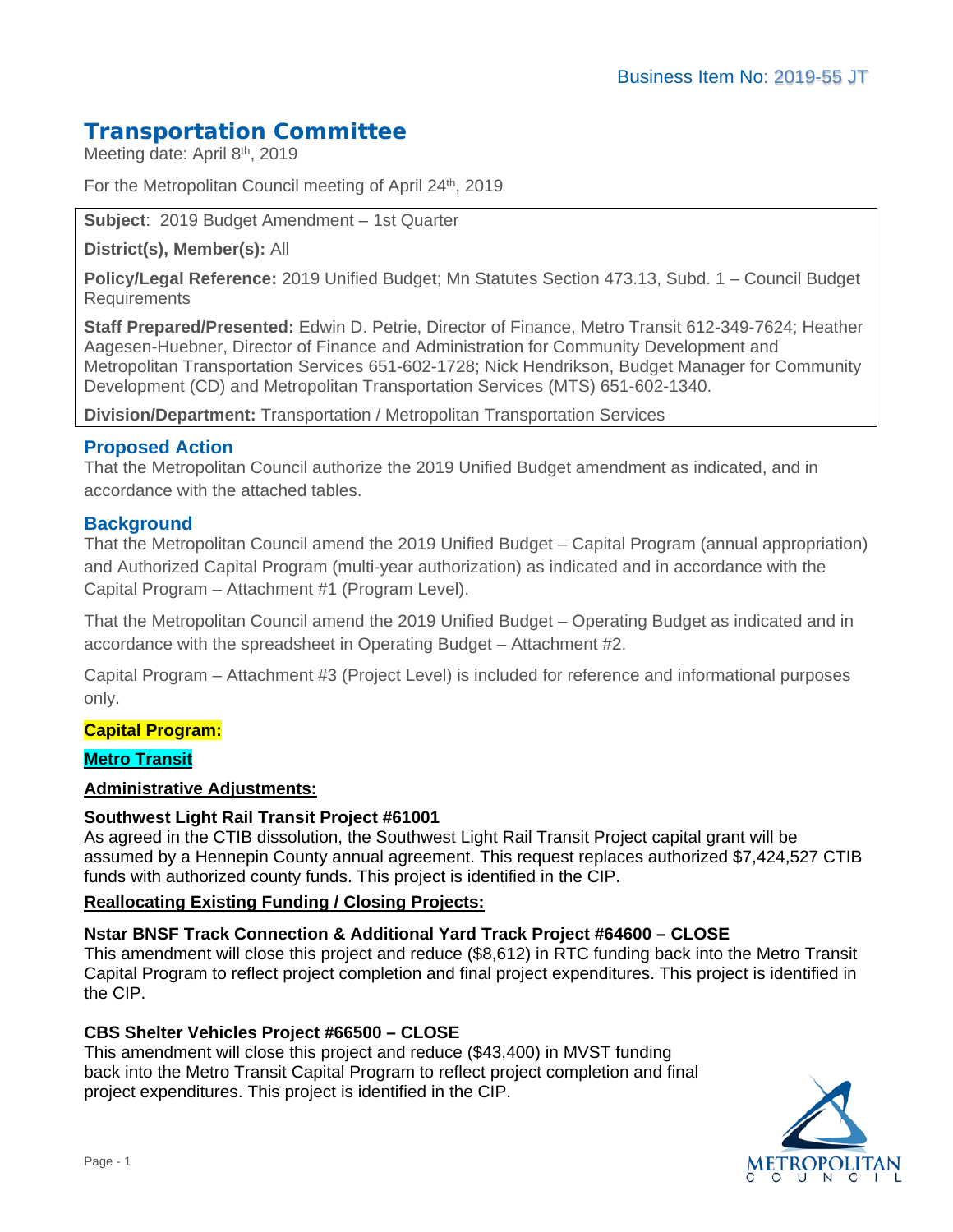#### **Projects to Close: This amendment will close these projects. These projects are complete, and all funds were used. These projects are identified in the CIP.**

LRT Tie Replacement Project #61316 - CLOSE LRT Station Security Upgrades Project #62224 - CLOSE ADA Bus Stops Project #63312 - CLOSE Nextfare Cubic Fare Collection Project #67301 - CLOSE Customer Real-Time Transfer/ Connection Mobile Application Project #68500 - CLOSE

#### **LRT Spur Track Modification Project #61401 – CLOSE Support Facility Doors Project # 64400**

This amendment will transfer \$34,336 in Federal funds and \$8,584 in RTC Funds to project 64400 for continued work on support facility doors. These projects are identified in the CIP.

#### **LRV Automated Passenger Counters Project #65317 – CLOSE Stop ID Program Project # 68313**

This amendment will transfer \$12,697 in Federal funds and \$3,173 in RTC Funds to project 68313 for e-paper and digital signage for the stop id program. These projects are identified in the CIP.

## **Increase Authorization, Reduce Authorization and Authorize New Projects:** None

#### **Nextfare Cubic Device Equipment – Project #67210 Fastfare Farebox Replacements – Project # M19023 NEW**

This amendment will transfer \$1,600,000 in Federal funds and \$400,000 in RTC Funds to project M19023 NEW to replace existing bus fareboxes with new Generation Style Fastfare, fareboxes. These projects are identified in the CIP.

## **D Line BRT - Project #62800**

This amendment provides \$3,170,168 in RTC Funding to be used to advance final design and support staff time through start of construction. This project is identified in the CIP.

## **Blue Line Extension LRT Project #61403**

This amendment recognizes (\$750,000) to adjust to the MnDot Contribution fund under SFA06. This project is identified in the CIP.

## **Southwest Light Rail Transit Project #61001**

This amendment recognizes (\$1,904,600) to adjust the local match for the CMAQ Grant based on agreement with Hennepin County under SFA07. This project is identified in the CIP.

## **Bus Repair Associated Capital Maintenance – Project #61624**

This amendment provides \$620,000 in Federal Funding and \$155,000 in RTC Funding for bus repair parts. This project is identified in the CIP.

## **Bus Expansion D Line North Buses CMAQ - Project #65401**

This amendment reallocates \$6,073,678 in available RTC funding returned to the Metro Transit Capital program. The Federal 2018 CMAQ dollars became available. This project is identified in the CIP.

## **Downtown St. Paul Customer Facility Improvements – Project #M17012 NEW**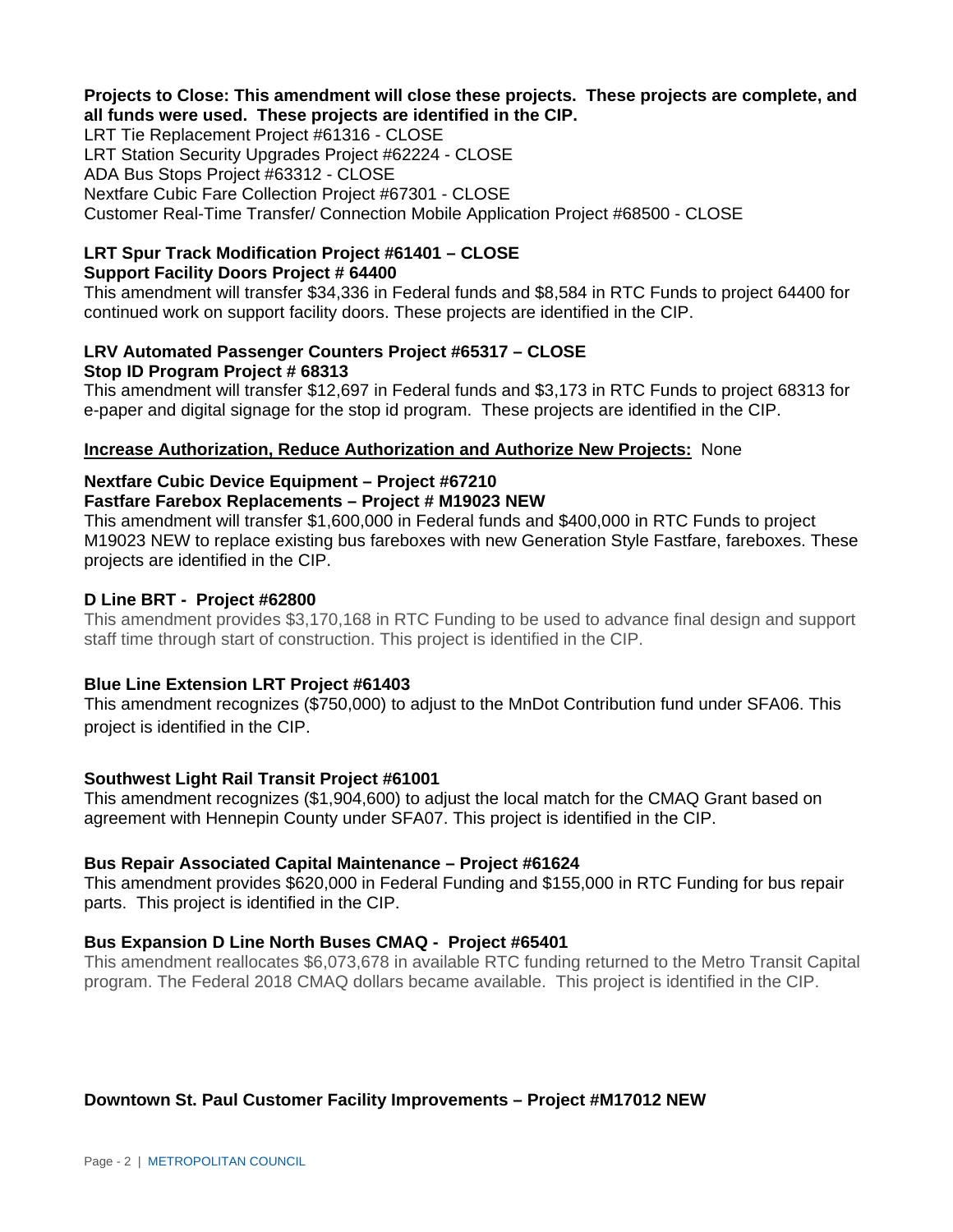This amendment will transfer \$343,015 in RTC Funds for projects in downtown St. Paul including, but not limited to, provided funds for the City of St Paul to open the Kellogg/Wacouta median to better route buses and to improve the bus stop at 6th and Sibley in coordination with city sidewalk work. This project is identified in the CIP.

#### **Heywood Expansion/Electric Bus Infrastructure – Project #62312**

This amendment provides \$18,158,400 in Federal Funding and \$6,797,048 in RTC for construction of the New Minneapolis Bus Garage for design, construction, interior finishes, new electrical service and system components for the new electric bus fleet. This project is identified in the CIP.

#### **Downtown Minneapolis Hennepin Avenue Customer Facility Improvements – Project #62801**

This amendment will transfer \$1,500,000 in RTC Funds for the Minneapolis Hennepin Downtown reconstruction project from Washington to 12th Street. This project will construct enhanced bus stop customer facilities in conjunction with the City's 2020 reconstruction work. Improvements include new shelters with heat and light, real-time signs/pylons, platforms, and utility connections to support existing local service. This project is identified in the CIP.

#### **Metropolitan Transportation Services**

#### **Administrative Adjustments/Reallocating Existing Funding:**

#### **2016 - MVTA 40Ft Bus Replace – Project 35987**

#### **2016 - Plymouth-Forty Foot Bus (6) Replace – Project 36044**

## **2017- MVTA-Forty Foot bus (2) Replacement – Project 36058**

#### **Big Bus Undesignated – Project 35001**

This amendment will administratively reallocate \$52,394 in unused federal funds and \$13,098 in unused RTC from projects 35987 and 36044 to projects 36058 in Grant MN90x323 and 35001. The FTA has requested the Council spend down federal grants as quickly as possible. These adjustments will better enable the Council to spend down federal funds in a shorter timeline.

#### **2015 - SWT - Bus Replacement – Project 35941**

#### **Big Bus Undesignated – Project 35001**

This amendment will administratively reallocate \$1,644 in RTC funds from project 35001 to project 35941 to complete the project.

#### **2015 - Metro Mobility 28 Small Bus Expansion – Project 36020 Small Bus (Undesignated) – Project 35002**

This amendment will administratively reallocate \$157,924 in RTC funds from project 36020 to project 35002 for use in future projects.

#### **2016 - Scott County - Small Bus – Project 36027 Small Bus (Undesignated) – Project 35002**

This amendment will administratively reallocate \$64,669 in RTC funds from project 36027 to project 35002 for use in future projects.

#### **2016 - Metro Mobility -Small Bus – Project 36029**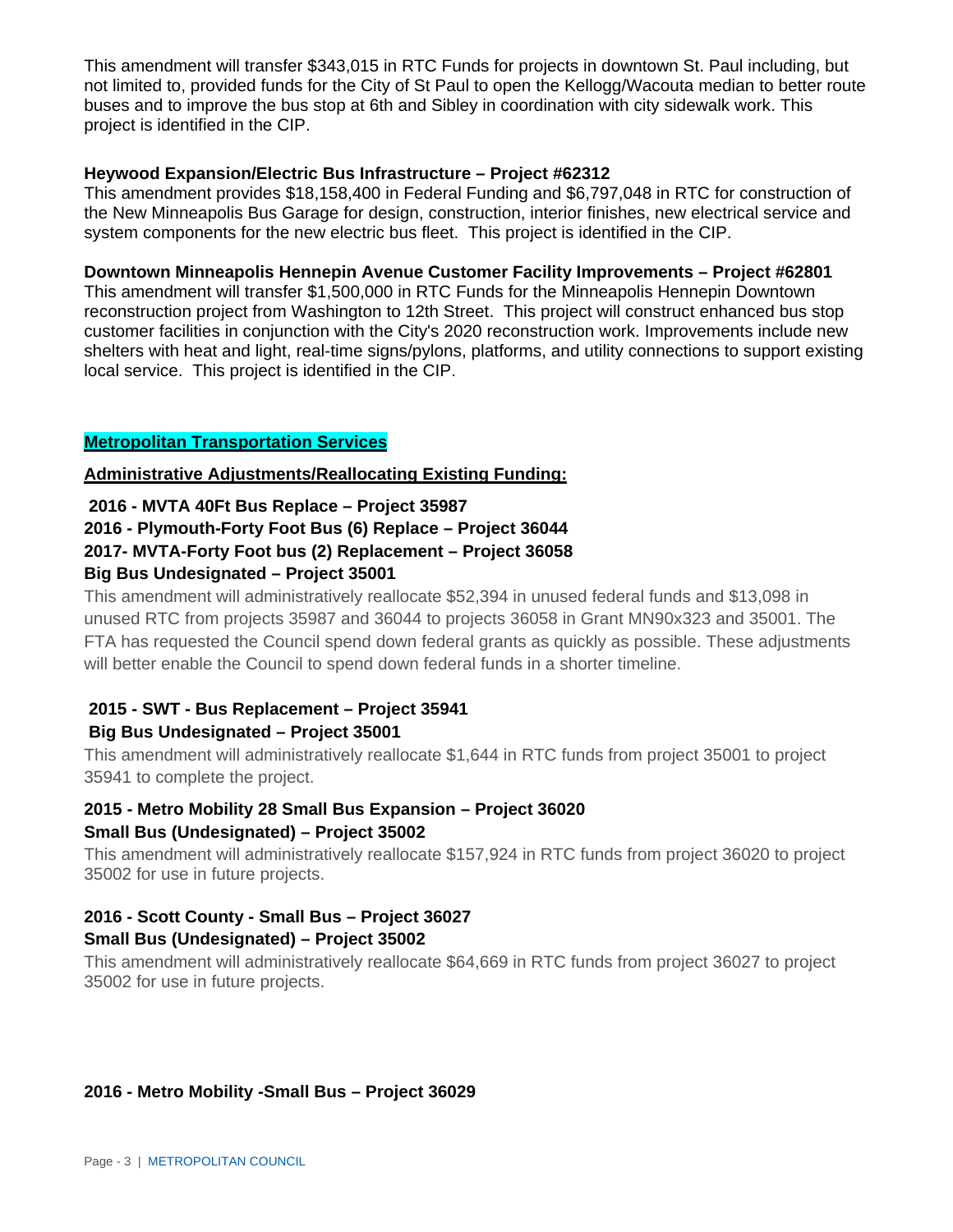### **Small Bus (Undesignated) – Project 35002**

This amendment will administratively reallocate \$130,664 in RTC funds from project 36029 to project 35002 for use in future projects.

# **2017- Metro Mobility Small Bus (3) Replacement – Project 36034**

#### **Small Bus (Undesignated) – Project 35002**

This amendment will administratively reallocate \$25,467 in RTC funds from project 36034 to project 35002 for use in future projects.

## **2016 - Metro Mobility Small Bus (149-10) Replacement – Project 36045 Small Bus (Undesignated) – Project 35002**

This amendment will administratively reallocate \$804 in RTC funds from project 35002 to project 36045 to complete the bus purchase.

## **2017 - Maple Grove - Small Bus Replacement & DR – Project 36053 Small Bus (Undesignated) – Project 35002**

This amendment will administratively reallocate \$799 in RTC funds from project 36053 to project 35002 for use in future projects.

## **2017 - Plymouth- Small Bus Replacement MB&DR – Project 36054 Small Bus (Undesignated) – Project 35002**

This amendment will administratively reallocate \$48,862 in RTC funds from project 36054 to project 35002 for use in future projects.

## **2017 – Metro Mobility - Sedans (24) Replacement – Project 36069 Small Bus (Undesignated) – Project 35002**

This amendment will administratively reallocate \$60,000 in RTC funds from project 35002 to project 36069 to purchase one additional Sedan replacement.

## **2018 - SWT - Small Bus Expand – Project 36086**

## **Small Bus (Undesignated) – Project 35002**

This amendment will administratively reallocate \$80 in RTC funds from project 36029 to project 35002 for use in future projects.

## **2019 – MTS – Small Buses Metro Mobility Demand (45) – Replacement – Project NEW - 36122 Small Bus (Undesignated) – Project 35002**

This amendment will administratively reallocate \$3,240,000 in RTC funds from project 35002 to project 36122 to purchase 45 small buses to replace existing vehicles. These vehicles have reached the end of their useful lives. This project is identified in the CIP.

## **2019 – MTS – Small Buses Metro Mobility Demand (9) – Expansion – Project NEW - 36124 Small Bus (Undesignated) – Project 35002**

This amendment will administratively reallocate \$648,000 in RTC funds from project 35002 to project 36124 to purchase 9 expansion small buses to meet increasing Metro Mobility service level demands. This project is identified in the CIP.

## **2019 – Scott County – Small Bus (1) – Replacement – Project NEW - 36126 Small Bus (Undesignated) – Project 35002**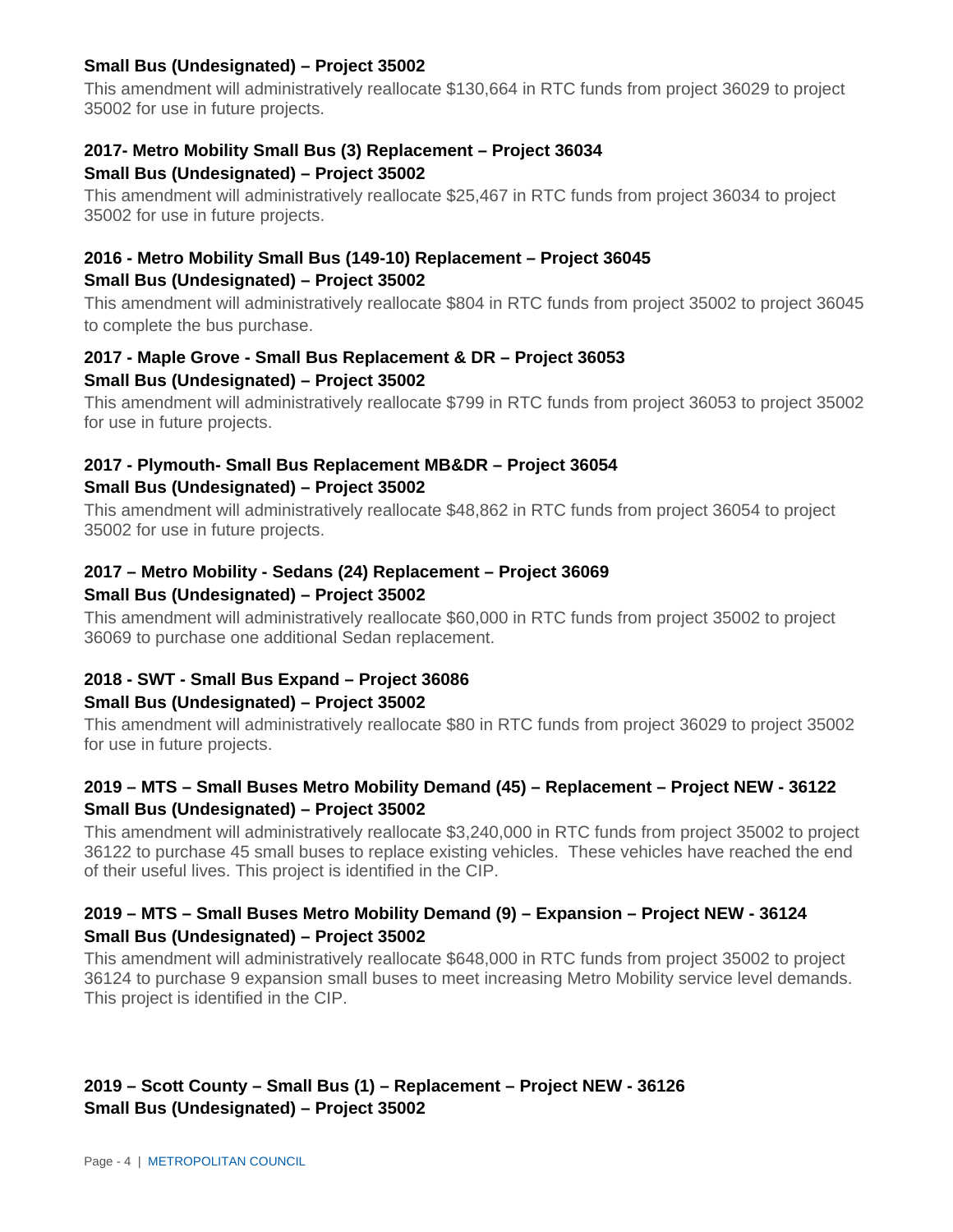This amendment will administratively reallocate \$150,000 in RTC funds from project 35002 to project 36126 to purchase 1 Scott County small bus to replace an existing vehicle. This vehicle has reached the end of its useful live. This project is identified in the CIP.

## **2019 – MTS – Metro Mobility Sedans (7) – Replacement – Project NEW - 36128 Small Bus (Undesignated) – Project 35002**

This amendment will administratively reallocate \$210,000 in RTC funds from project 35002 to project 36128 to purchase 7 sedans for Metro Mobility to replace existing vehicles. These vehicles have reached the end of their useful lives. This project is identified in the CIP.

## **2018 - SWT-Cameras (2) Expand – Project NEW - 36106 Technology (Undesignated) – Project 35007**

This amendment will administratively reallocate \$7,000 in RTC funds from project 35007 to project 36106 for technology to complete the purchase of 2 Small Buses for South West Transit. This project is identified in the CIP.

#### **2017-MetMo-Technology for Sedans Replacement – Project 36070 Technology (Undesignated) – Project 35007**

This amendment will administratively reallocate \$32,000 in RTC funds from project 35007 to project 36070 for technology to complete the bus purchase.

#### **2017-Met Mo-Trapeze Replacement – Project 36084 Technology (Undesignated) – Project 35007**

This amendment will administratively reallocate \$34,043 in RTC funds from project 36084 to project 35007 for use in future projects.

## **2019 – MTS – Technology for Metro Mobility Demand (45) – Replacement – Project NEW - 36123 Technology (Undesignated) – Project 35007**

This amendment will administratively reallocate \$531,000 in RTC funds from project 35007 to project 36123 for technology to complete the purchase of 45 Metro Mobility replacement small buses. This technology includes Trapeze AVL systems and camera technology. This project is identified in the CIP.

## **2019 – MTS – Technology for Metro Mobility Demand (9) – Expansion – Project NEW - 36125 Technology (Undesignated) – Project 35007**

This amendment will administratively reallocate \$155,700 in RTC funds from project 35007 to project 36125 for technology to complete the purchase of 9 Metro Mobility expansion small buses. This technology includes Trapeze AVL systems, cameras, fare collection equipment and on-board mobile communication devices. This project is identified in the CIP.

## **2019 – Scott County – Camera Technology for Small Bus (1)-Replacement-Project NEW-36127 Technology (Undesignated) – Project 35007**

This amendment will administratively reallocate \$8,500 in RTC funds from project 35007 to project 36127 for technology to complete the purchase of 1 Scott County small bus replacement vehicle. Camera technology will be purchased, and the other equipment will be transferred from the existing fleet. This project is identified in the CIP.

## **2019-MTS-Camera Technology for Metro Mobility Sedans (7)-Replacement-Project NEW-36129 Technology (Undesignated) – Project 35007**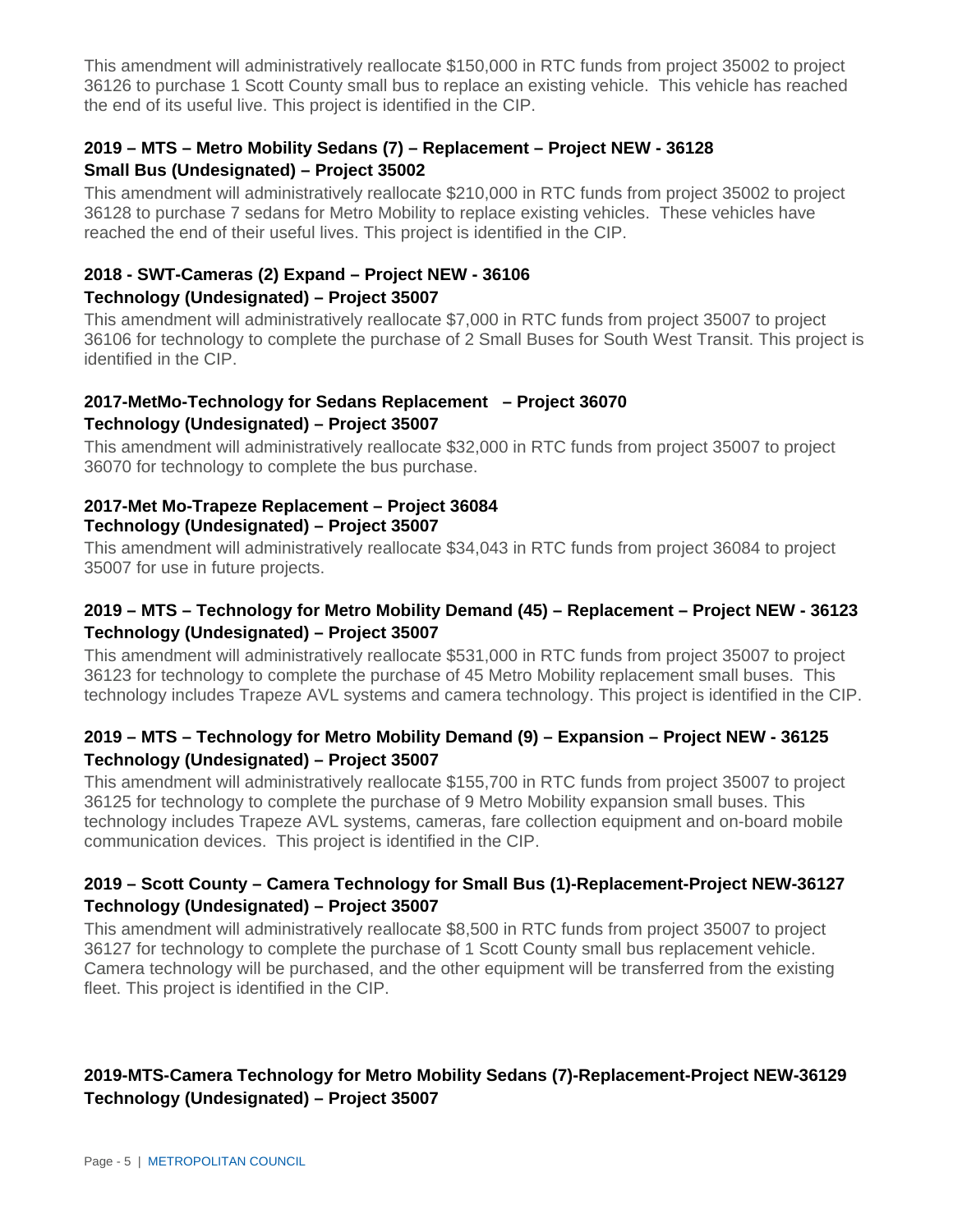This amendment will administratively reallocate \$59,500 in RTC funds from project 35007 to project 36129 for technology to complete the purchase of 7 Metro Mobility replacement sedans. Camera technology will be purchased, and the other equipment will be transferred from the existing fleet. This project is identified in the CIP.

## **2016 - MVTA - Blackhawk Shelter Improvement – Project 36042 MVTA Undesignated (STP) – Project 36005**

This amendment will administratively reallocate \$50,000 in RTC funds from project 36042 and reallocate funds to project 36005.

## **2017- MVTA-Bus Stop Amenities – STP – Project 36082 MVTA Undesignated (STP) – Project 36005**

This amendment will administratively reallocate \$100,000 in RTC funds from project 36082 to project 36005. This project was canceled.

# **2018 – MVTA – Website – STP – Project 36109**

## **MVTA Undesignated (STP) – Project 36005**

This amendment will administratively reallocate \$9,685 in RTC funds from project 36109 to project 36005. This project was canceled.

## **2019 – MVTA - Support Facilities Improvements 2 - STP – Project NEW - 36114 MVTA Undesignated (STP) – Project 36005**

This amendment will administratively reallocate \$245,000 in RTC funds from project 36005 to project 36114 for support facilities improvements.

## **2019 – MVTA - Customer Facilities Improvements 2 - STP – Project NEW - 36115 MVTA Undesignated (STP) – Project 36005**

This amendment will administratively reallocate \$260,000 in RTC funds from project 36005 to project 36115 for customer facilities improvements.

## **2018 - Plymouth - AVL Equipment Install - STP – Project NEW - 36108 Plymouth Undesignated (STP) – Project 36003**

This amendment will administratively reallocate \$20,650 in RTC funds from project 36003 to project 36108 for the purchase of AVL equipment on new buses.

## **2018 - SWT-East Creek Station Generator - STP – Project NEW - 36110 SWT Undesignated (STP) – Project 36001**

This amendment will administratively reallocate \$76,000 in RTC funds from project 36001 to project 36110 to purchase a backup generator.

## **2018 - SWT-Server Replacement - STP – Project NEW - 36111 SWT Undesignated (STP) – Project 36001**

This amendment will administratively reallocate \$80,000 in RTC funds from project 36001 to project 36111 to purchase server hardware.

## **2018 - SWT-Eden Prairie Garage Remodel Dept Payment - STP – Project NEW - 36112 SWT Undesignated (STP) – Project 36001**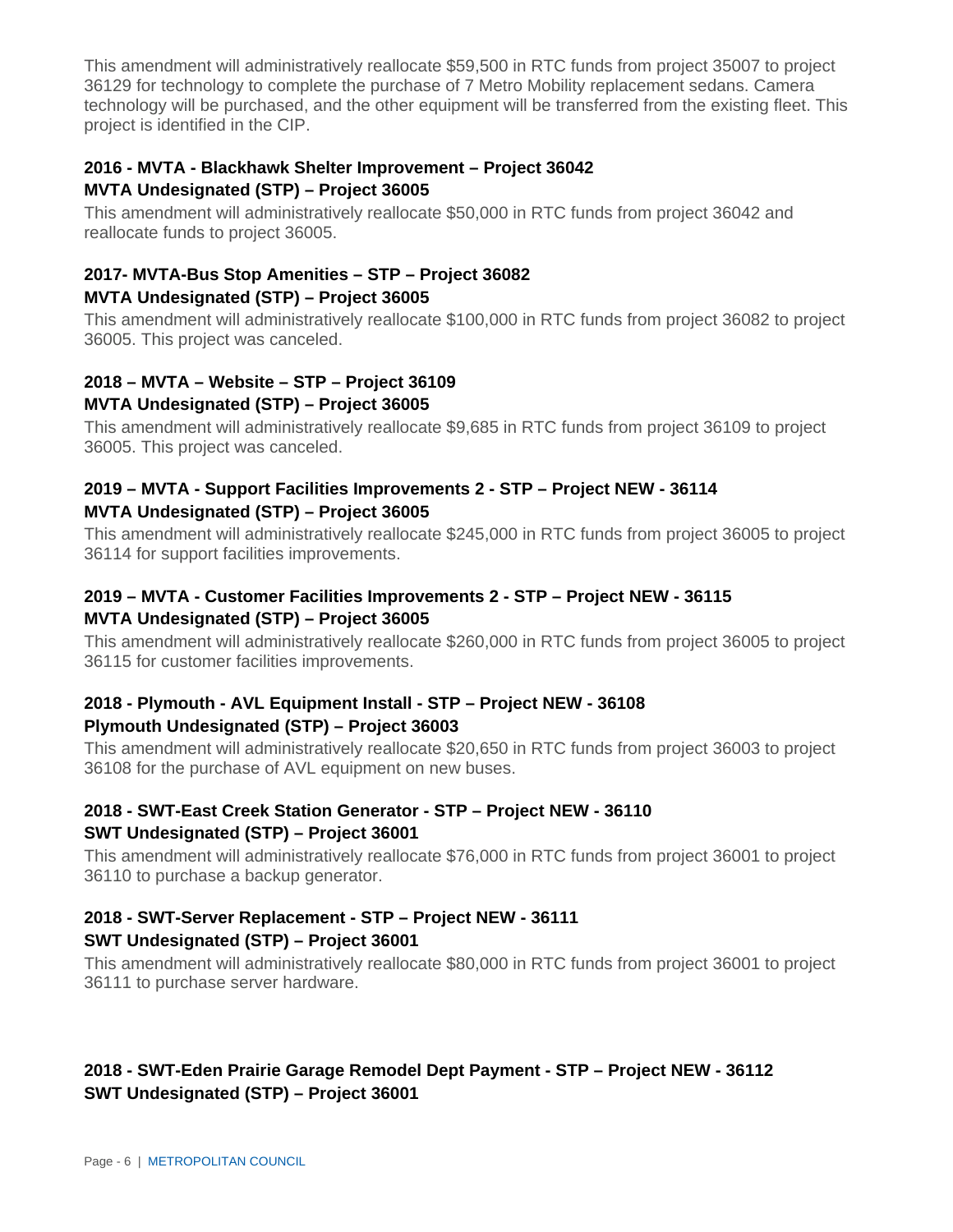This amendment will administratively reallocate \$222,576 in RTC funds from project 36001 to project 36112 for principal debt payments for the Eden Prairie Bus Garage modernization and expansion that occurred in 2016.

## **2018 - SWT-SW Village Debt Payment - STP – Project NEW - 36113 SWT Undesignated (STP) – Project 36001**

This amendment will administratively reallocate \$135,000 in RTC funds from project 36001 to project 36113 for principal debt payments on the 2013 refinancing of the SW village facility.

#### **Closing Projects:**

**2015 Metro Mobility 28 small bus expansion – Project 36020– CLOSE 2016 MVTA 40Ft Bus Replace – Project 35987– CLOSE 2016-Scott County - Small Bus – Project 36027– CLOSE 2016-Metro Mobility -Small Bus – Project 36029– CLOSE 2017 Metro Mobility Small Buss (3) Replacement - Small Bus – Project 36034– CLOSE 2017-Maple Grove - Small Bus Replacement & DR – Project 36053– CLOSE 2017-Plymouth- Small Bus Replacement MB&DR – Project 36054– CLOSE 2017-MVTA-Bus Stop Amenities-STP – Project 36082– CLOSE 2017-Met Mo-Trapeze Replacement – Project 36084– CLOSE 2018-SWT - Small Bus Expand – Project 36086– CLOSE 2018-MVTA-Website (complete 35970)-STP – Project 36109– CLOSE 2018-MVTA-Custuomer Facility STP - Small Bus – Project 36091– CLOSE 2018-MVTA-On Board Tech STP – Project 36092– CLOSE** This amendment will close these projects. These projects are complete, and all funds were used.

#### **Authorize New Projects, Increase Authorization and Reduce Authorization:**

## **2019 - Maple Grove - Transit Station Repairs - STP - Project 36119 - New Maple Grove Undesignated (STP) - Project 36002**

This amendment will administratively reallocate \$387,500 in MVST funds from project 36002 to project 36119 for repairs to the Maple Grove Transit Station.

## **2019 - Maple Grove - Parkway Station Repairs - STP - Project 36120 - New Maple Grove Undesignated (STP) - Project 36002**

This amendment will administratively reallocate \$223,710 in MVST funds from project 36002 to project 36120 for repairs to the Parkway Station Facility and Parking Ramp.

## **2019 - MVTA - AVTS Parking Expansion - STP - Project 36117 - New MVTA Undesignated (STP) - Project 36005**

This amendment will administratively reallocate \$400,000 in MVST funds from project 36005 to project 36117 for the design, engineering, and project management services for the AVTS Parking Ramp Expansion.

## **2019 - MVTA - Transportation Facility Improvements - STP - Project 36118 - New MVTA Undesignated (STP) - Project 36005**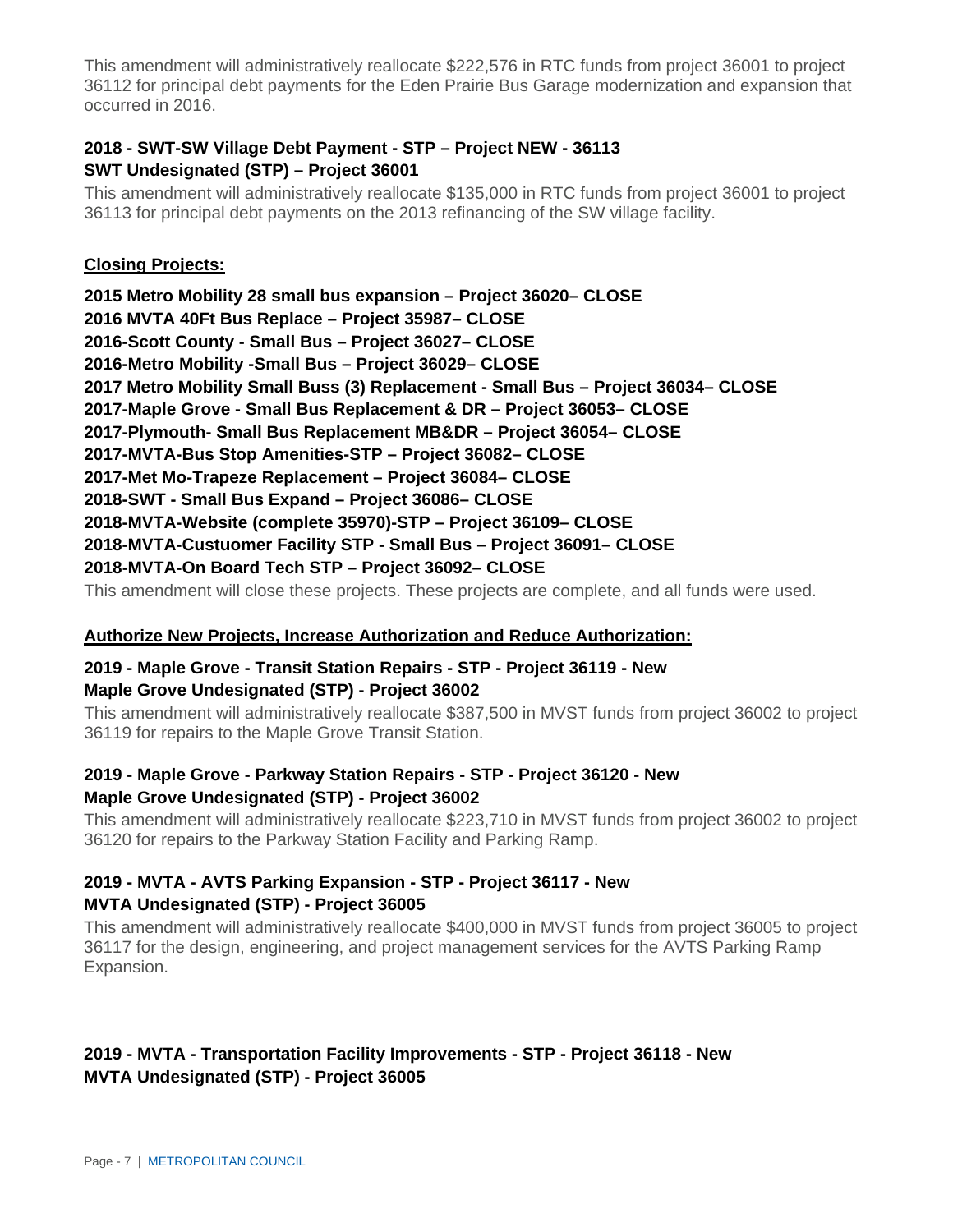This amendment will administratively reallocate \$200,000 in MVST funds from project 36005 to project 36118 for enhancements to the Support and Customer Facilities.

#### **2019 - Plymouth - Station 73 Restoration - STP - Project 36107 - New Plymouth Undesignated (STP) - Project 36003**

This amendment will administratively reallocate \$114,632 in MVST funds from project 36003 to project 36107 for the restoration and maintenance of Station 73 parking ramp.

## **2019 - SWT - Station Ramp Repairs - STP - Project 36116 - New SWT Undesignated (STP) - Project 36001**

This amendment will administratively reallocate \$170,000 in MVST funds from project 36001 to project 36116 for inspections and repairs to South West Station Ramps.

#### **2019 - MVTA - AVTS Parking Expansion - CMAQ Match - Project 36130 - New**

This amendment authorizes \$1,427,760 of RTC funds to be made available to provide local match for a CMAQ expansion project awarded to Minnesota Valley Transit Authority (MVTA). The project will add two parking decks to the Apple Valley Transit Station. This project is identified in the CIP.

## **2019 - MVTA - AVTS Parking Construction - Project 36131 - New**

This amendment authorizes \$500,000 of RTC funds to be made available to provide regional support over the 20% local match for a CMAQ expansion project awarded to Minnesota Valley Transit Authority (MVTA). The project will add two parking decks to the Apple Valley Transit Station. Project costs increased since the original project submission and the Council, Dakota County and MVTA are all contributing additional support to fully fund the project. This project is identified in the CIP.

These proposed amendments are detailed in the Capital Program – Attachment #3 (Project Level) is included for reference and informational purposes only.

#### **Changes to Current Year Expenditures:**

Based on projected expenditures for the proposed amendments, the 2019 capital budget is proposed to increase by \$6,232,893 for Metro Transit and \$1,927,760 for Metropolitan Transportation Services.

#### **Operating Budget:**

#### **Metro Transit**

**Change in Revenues: \$0; Expenditures: \$0; Reserves: \$0**

## **Metropolitan Transportation Services**

#### **Change in Revenues: \$0; Expenditures/Transfers: \$0; Reserves: \$0**

This amendment authorizes \$1,495,842 in MVST revenues to be transferred from Contracted Services operating budget to the capital program and for \$1,495,842 in federal funds to be transferred from the capital program to Contracted Services operating budget. MVST funds will be used in the capital program for engines, transmissions, midlife vehicle rehabilitations, and Suburban Transit Provider projects that are not eligible to be funded with regional bonds. This dollar for dollar exchange of funds has no impact on regional MVST allocations, MVST reserves or planned capital projects.

#### **Rationale**

The proposed amendment programs available federal, state, other, and regional funds to the Unified Budget to allow the Council to carry out its work plan and its long-term capital program.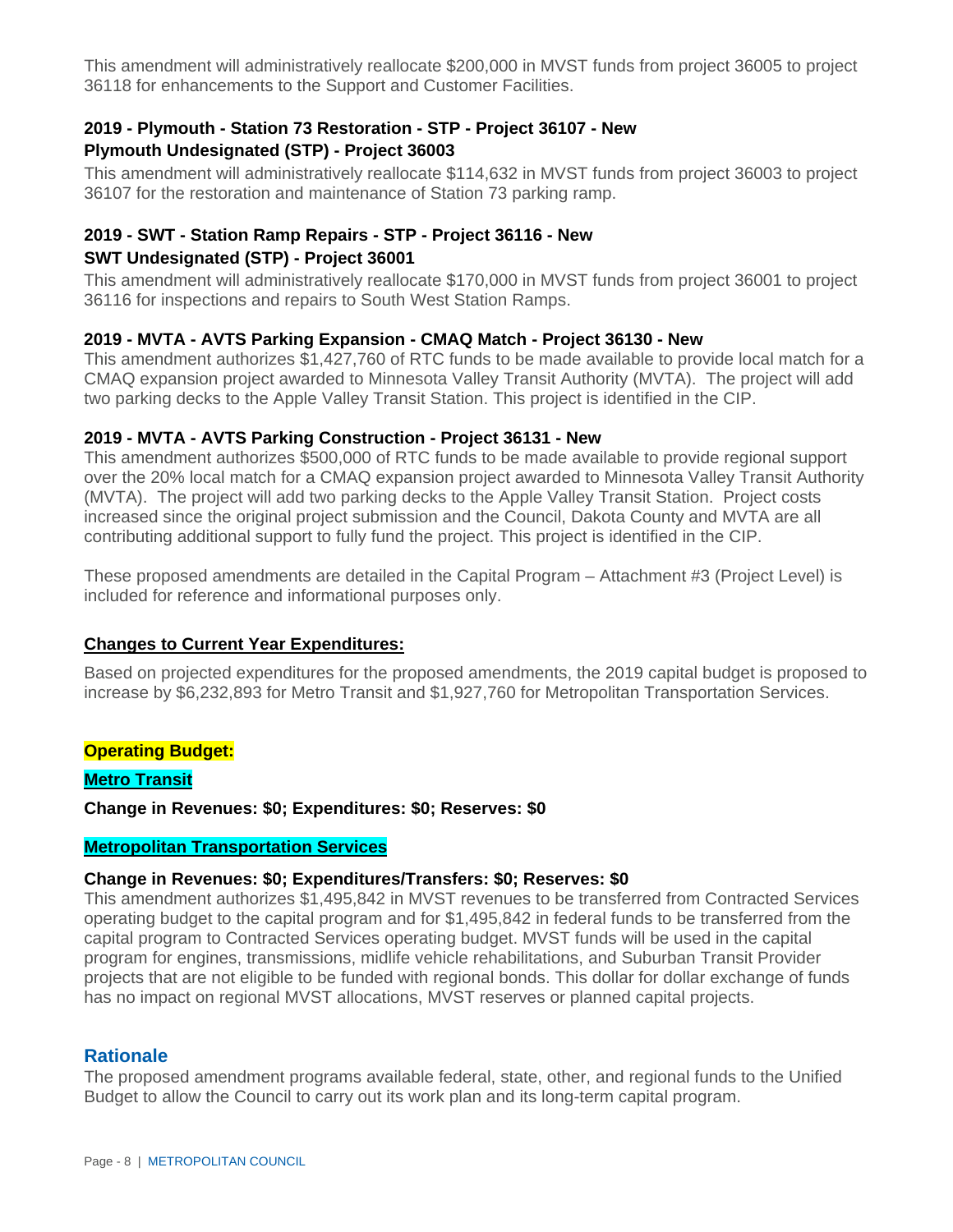## **Thrive Lens Analysis**

**Stewardship** 

• This budget amendment demonstrates commitment toward asset preservation and also supports the Thrive outcomes of stewardship by assessing the future needs, responsible planning and management of resources for Metro Transit and Metropolitan Transportation Services.

**Prosperity** 

• The budget amendment adds funding for the D Line and reflects strategic investment in regional infrastructure that will promote economic competitiveness and create prosperity for the region.

## **Funding**

#### **Capital Program:**

This amendment increases the Transportation Division Federal revenues by \$18,778,400, decreases State revenues by (\$793,400), decreases Other revenues by (\$408,758) and increases RTC revenues by \$6,314,859.

## **Known Support / Opposition**

No known opposition.

Attachments:

- 1. Capital Program Attachment #1 (Program Level) (Table 9)
- 2. Operating Attachment #2 (Table C-1)
- 3. Capital Program Attachment #3 (Project Level)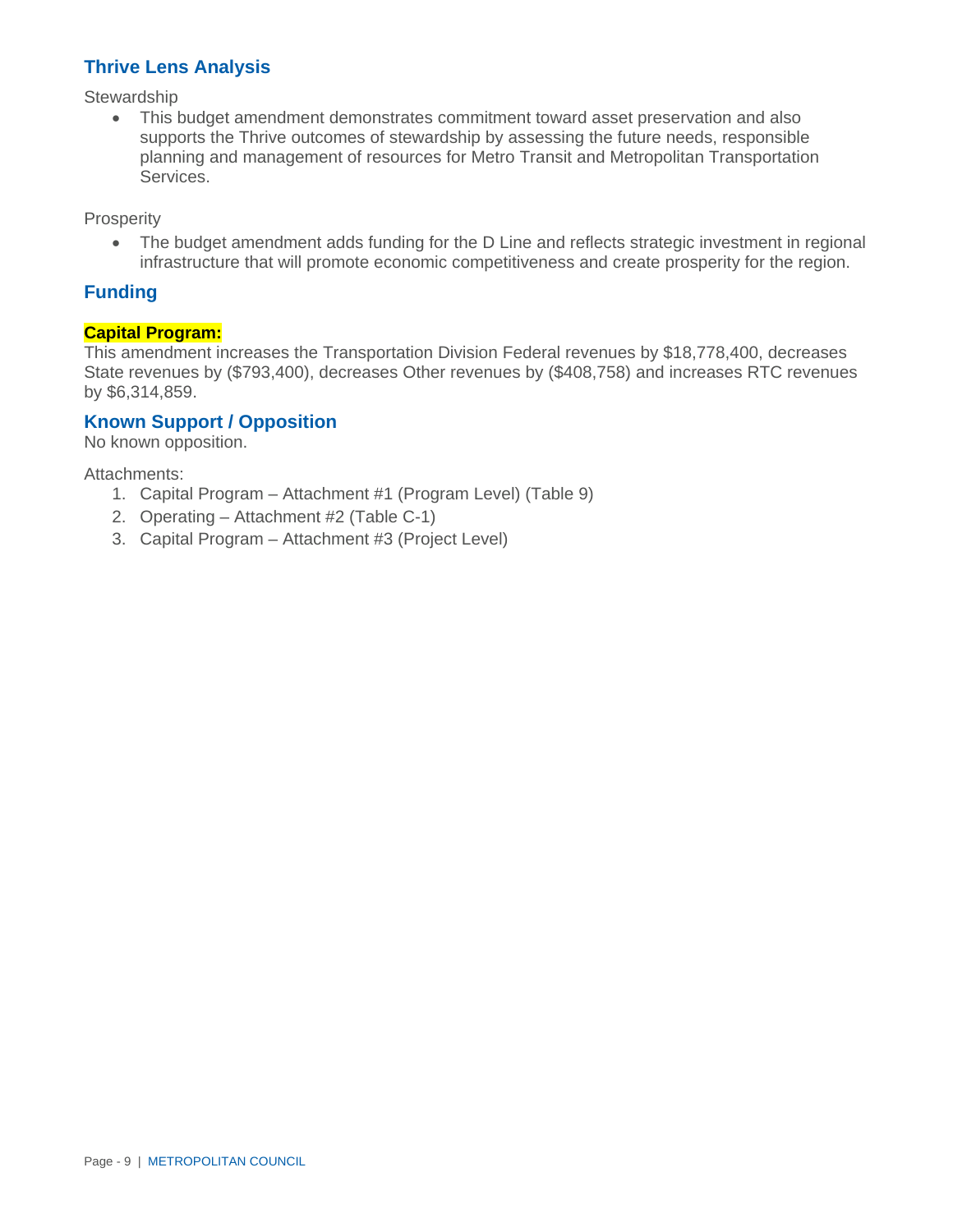# **Community Development Committee**

Meeting date: April 15, 2019

For the Metropolitan Council meeting of April 24, 2019

**Subject**: 2019 Budget Amendment – 1st Quarter

District(s), Member(s): All

**Policy/Legal Reference:** Minnesota Statutes, Section 85.53; Minnesota Statutes, Section 473.315, Subd. 1; Minnesota Laws 2014, Chapter 226, Section 2, Subdivision 7(b); Minnesota Laws 2017, Chapter 91, Article 3, Section 4

**Staff Prepared/Presented:** Heather Aagesen-Huebner, Director of Finance and Administration for Community Development and Metropolitan Transportation Services 651-602-1728; Nick Hendrikson, Budget Manager for Community Development (CD) and Metropolitan Transportation Services (MTS) 651-602-1340. Abdiwahab Ali, Financial Analyst, Community Development and Metropolitan Transportation Services (651-602-1823)

**Division/Department:** Community Development Division

## **Proposed Action**

That the Metropolitan Council authorize the 2019 Unified Budget amendment as indicated, and in accordance with the attached tables.

## **Background**

The Community Development Division passes through state and regional funds to 10 Regional Parks Implementing Agencies. Funds are managed through grant agreements once the Council brings funds into the Authorized Capital Program.

This amendment closes completed grants and brings in new funds for grants. New funds include interest earnings dedicated by statue to North Mississippi Regional Park Fund and \$10,000,000 in State General Obligation (G.O.) bonds appropriated in this legislative session to replace previously awarded \$10,000,000 Environmental and Natural Resources Trust Funds. These State G.O. bonds are allocated to each park agency based upon a formula that is set in statute.

## *Capital Program*

## **Regional Parks and Natural Resources**

## **Administrative Adjustments / Reallocating Existing Funding:**

## **Ramsey County – PTLF System-wide Off Leash Dog Area Master Plan – Project 10733 PTLF – Project 10789**

This amendment will administratively reallocate \$29,316 in Parks and Trails Legacy Funds from project 10733 to project 10789 for use in future projects. The preparation of a systemwide off leash dog area master plan to identify and prioritize future capital projects is complete. Project 10789 holds Ramsey County unprogrammed Parks and Trails Legacy funds.

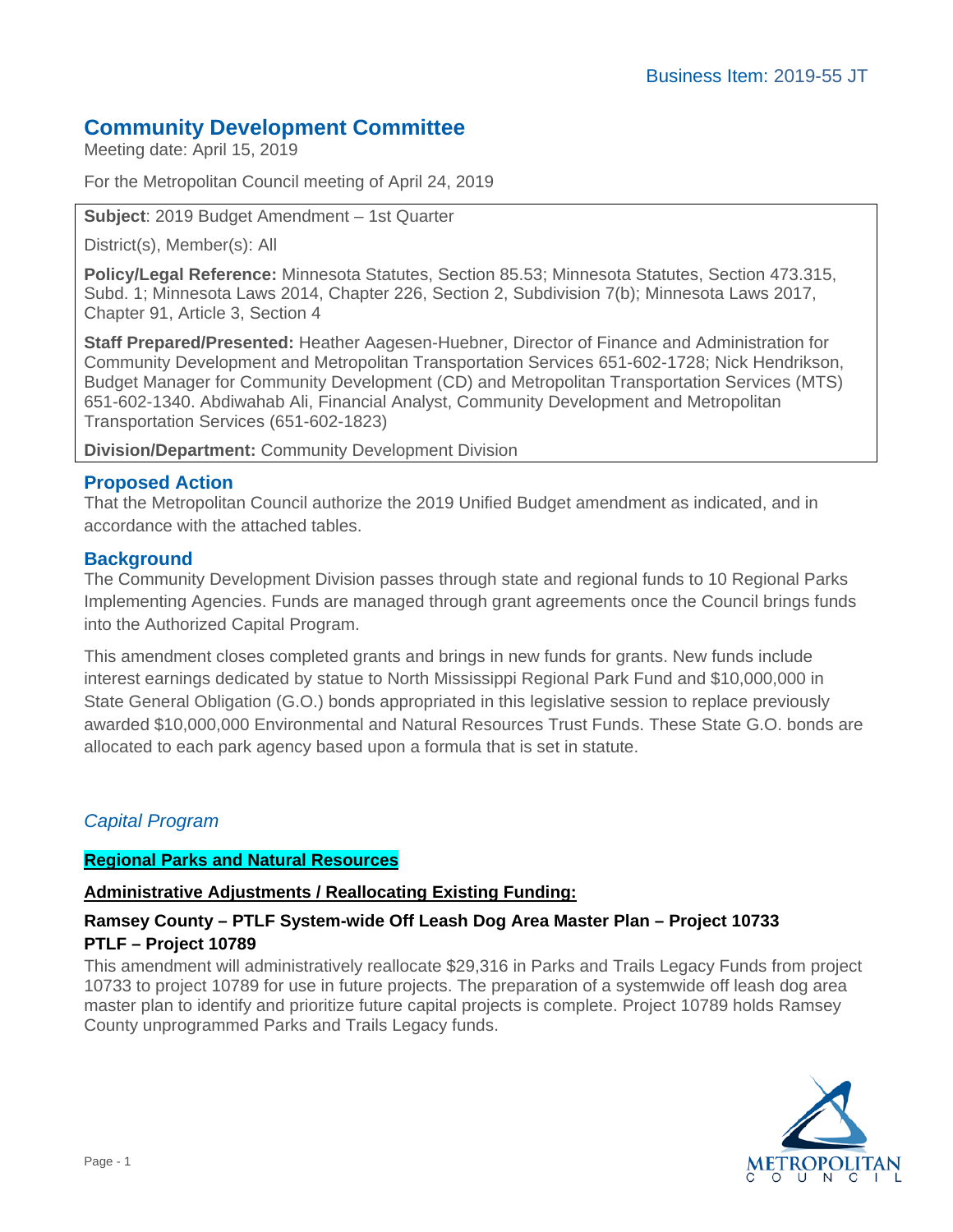## **Saint Paul – PTLF Traffic Study at Phalen Regional Park – Project 10742 PTLF – Project 10791**

This amendment will administratively reallocate \$11.00 in Parks and Trails Legacy Funds from project 10742 to project 10791 for use in future projects. The traffic studies at four intersections and nine parking lots to improve access and circulation are complete. Project 10791 holds City of Saint Paul unprogrammed Parks and Trails Legacy funds.

## **Saint Paul – PTLF Phalen Beach House Upgrades – Project 10743 PTLF – Project 10791**

This amendment will administratively reallocate \$28,529 in Parks and Trails Legacy Funds from project 10743 to project 10791 for use in future projects. The upgrades to the Phalen Beach House focused on improving bathrooms, concessions, storage and seating areas are complete. Project 10791 holds City of Saint Paul unprogrammed Parks and Trails Legacy funds.

## **Three Rivers Park District – Kingswood PAOF/Baker – Project NEW - 10890 PAOF – Project 10702**

This amendment will administratively reallocate \$1,650,000 in Parks and Trails Legacy Fund Park Acquisition Opportunity Funds from project 10702 to project 10890 to acquire land for the regional park system that's located on little long lake for the Kingswood Special Recreation Feature.

## **Washington County – Grey Cloud Island PAOF / Hale – Project NEW - 10898 PAOF – Project 10702**

This amendment will administratively reallocate \$393,544 in Parks and Trails Legacy Fund Park Acquisition Opportunity Funds from project 10702 to project 10898 to acquire land located at Grey Cloud Trail South in the City of Cottage Grove.

## **Saint Paul – Robert Piram Easements PAOF – Project NEW - 10907 PAOF – Project 10702**

This amendment will administratively reallocate \$261,508 in Parks and Trails Legacy Fund Park Acquisition Opportunity Funds from project 10702 to project 10907 to acquire 8 permanent trail easements for the Robert Piram Regional Trail.

## **Three Rivers Park District - Nine Mile Creek Regional Trail – Project 10879 PAOF – Project 10702**

This amendment will administratively reallocate \$9.00 in Parks and Trails Legacy Fund Park Acquisition Opportunity Funds from project 10702 to project 10879 to complete the project to acquire a trail easement in Edina.

## **Minneapolis Park & Recreation Board (MPRB) Minnehaha Park Pavilion Rehabilitation – Project 10905**

## **Minneapolis Park & Recreation Board (MPRB) Above the falls Regional Park: Updated Master Plan – Project NEW - 10923**

This amendment will administratively reallocate \$100,000 in Parks and Trails Legacy Fund Park Acquisition Opportunity Funds from project 10905 to project 10923 for the design and continuing renovation of the Minnehaha Park Pavilion. This work will include design, engineering, architecture and construction.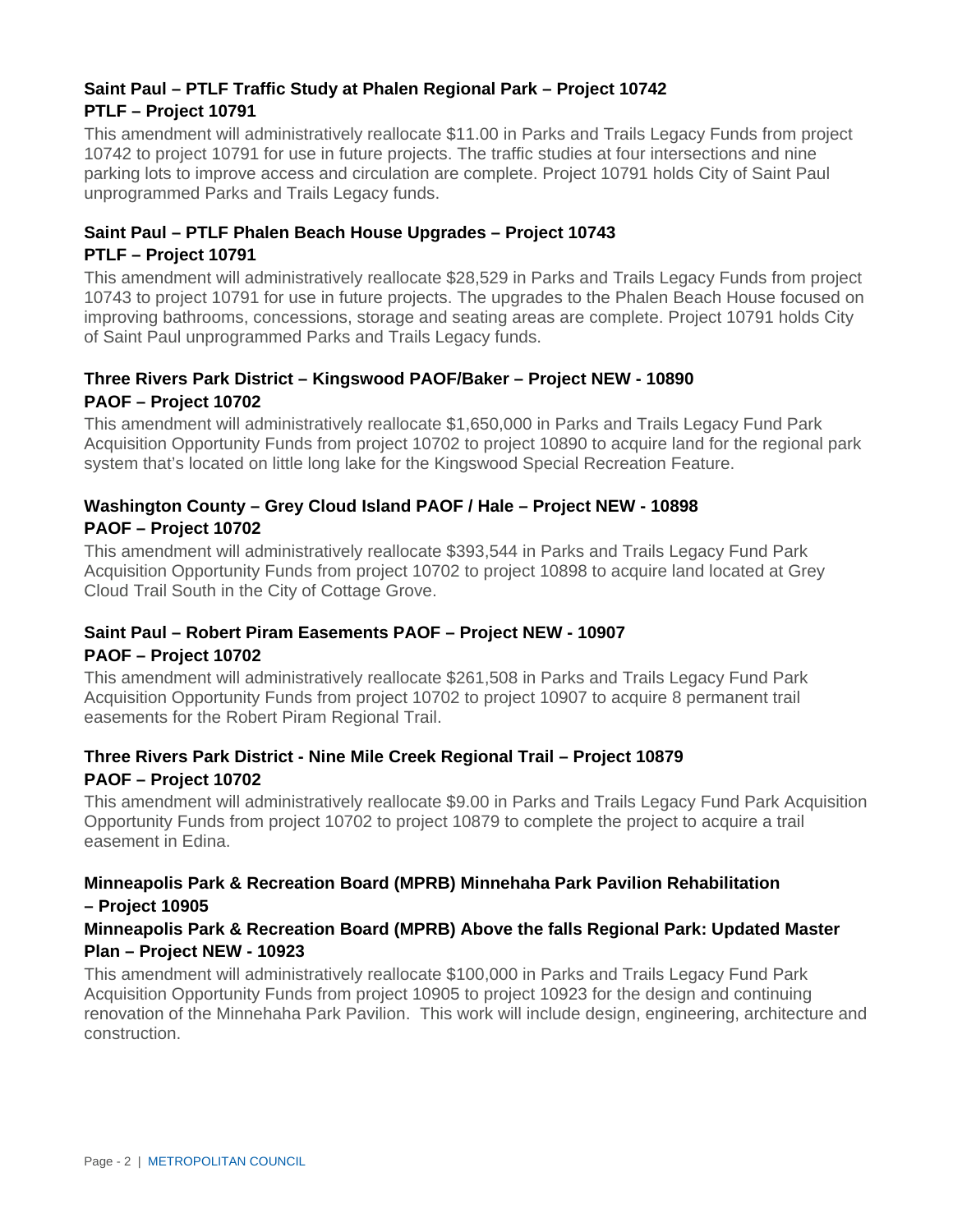# **White Bear Township – Project 10833**

## **White Bear Lake – Project 10832**

This amendment will administratively reallocate \$11,000 in Parks and Trails Legacy Fund Park Acquisition Opportunity Funds from project 10833 to project 10832 for the engineering of a multiuse trail for pedestrians and bicycles.

#### *Closing Projects*

This amendment will close 18 projects and remove \$14,243,697 from the Authorized Capital Program. These projects are complete, and all funds were expended.

| Project | <b>Agency</b>            | <b>Title</b>                                                                 |
|---------|--------------------------|------------------------------------------------------------------------------|
| 10666   | Anoka County             | PTLF Six Projects AND SG2014-040A Complete Miss River RT Fed Match           |
| 10684   | Dakota County            | CIP North Creek Greenway Trail Connection Lebanon to MN Zoo                  |
| 10687   | Saint Paul               | <b>CIP Roadway and Parking</b>                                               |
| 10699   | Saint Paul               | Como Regional Park Access (2014)                                             |
| 10709   | Maplewood                | Fish Creek Trail Construction, Parking lot, Kiosk (2014 SB PT)               |
| 10717   | Anoka County             | PTLF Conservation Corps of MN work throughout County parks (Amend)           |
| 10722   | Dakota County            | PTLF Design, engineer, construct Mississippi River Regional Trail            |
| 10733   | <b>Ramsey County</b>     | PTLF System-wide Off Leash Dog Area Master Plan                              |
| 10734   | <b>Ramsey County</b>     | PTLF Supplement Way finding for XC ski trails                                |
| 10741   | Saint Paul               | PTLF Lily dale HICH Road and utility construction                            |
| 10742   | Saint Paul               | PTLF Traffic Study at Phalen Regional Park                                   |
| 10743   | Saint Paul               | PTLF Phalen Beach House Upgrade                                              |
| 10796   | <b>Minneapolis Parks</b> | PTLF Minneapolis Chain of Lakes Design and construct trail, shoreline, water |
|         |                          | access, picnic, shoreline and concessions improvements throughout park       |
| 10808   | Anoka County             | CIP Sugar Hills Regional Trail Construction                                  |
| 10879   | <b>Three Rivers</b>      | Nine Mile Creek Regional Trail: PTLF 5309 70th Street West (NSP)             |
| 10880   | <b>Three Rivers</b>      | Nine Mile Creek RT PAOF PTLF 4900 77th St W (Edina Gateway)                  |
| 10881   | Dakota County            | North Creek Greenway RT PAOF PTLF Pilot Knob Road (Smith)                    |
| 10886   | <b>Minneapolis Parks</b> | North Mississippi RP Fund Webber Pool Reimbursement                          |

## *Authorize New Projects, Increase Authorization*, *and Reduce Authorization*

#### **Minneapolis Park & Recreation Board – Project 10908 New**

This amendment authorizes \$478,000 in interest earnings from the North Mississippi Fund to project 10908 to rehabilitate existing trail infrastructure and facilities within Minneapolis Park & Recreation Board's portion of the North Mississippi Regional Park.

#### **Three Rivers Park District – Project 10922 New**

This amendment authorizes \$1,040,000 in interest earnings from the North Mississippi Fund to project 10922 to reconstruct existing trails within Three Rivers Park District's portion of the North Mississippi Regional Park.